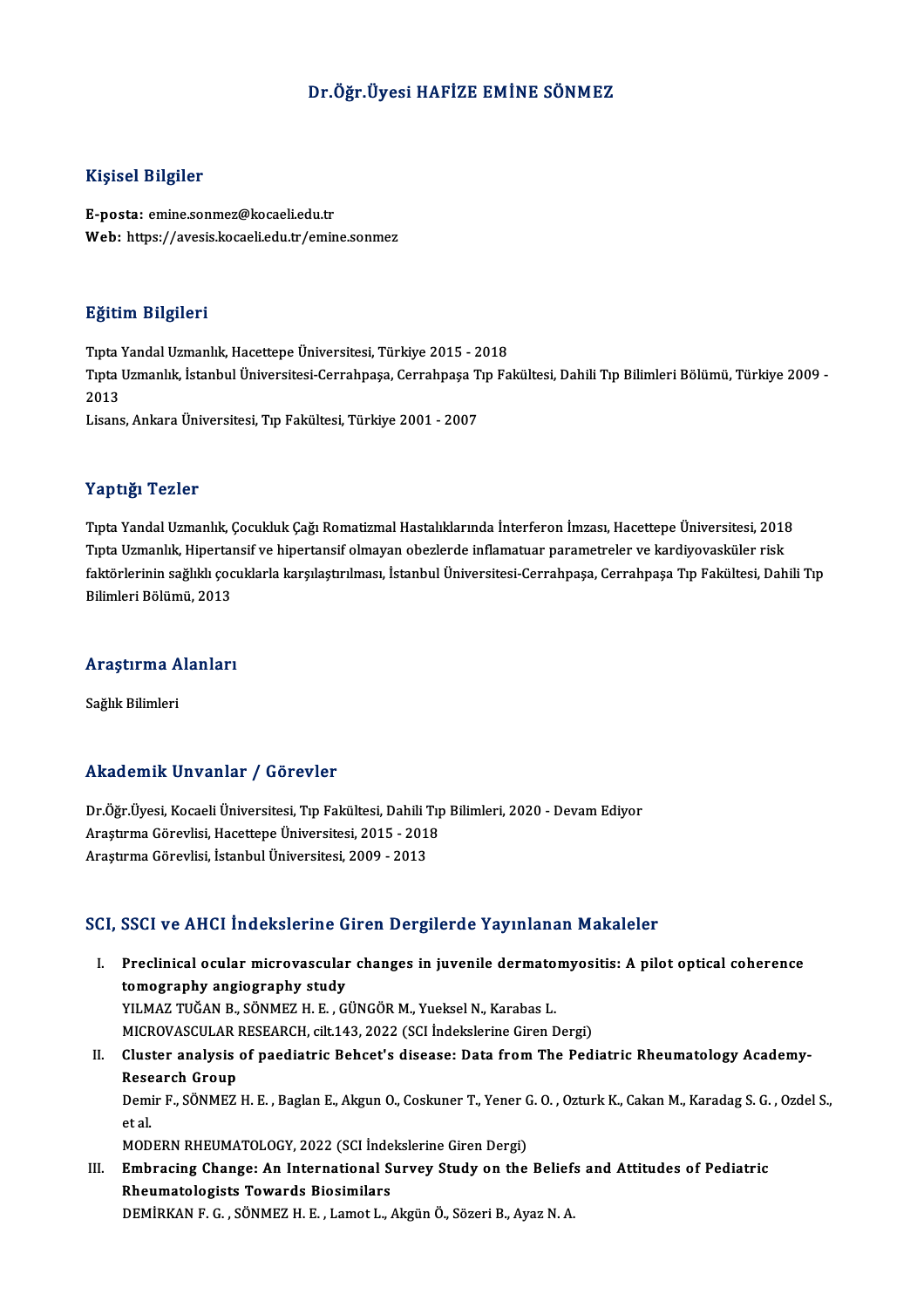BioDrugs, cilt.36, ss.421-430, 2022 (SCI İndekslerine Giren Dergi)<br>Is it all about age? Clinical share staristics of kawasaki disc

IV. Is it all about age? Clinical characteristics of kawasaki disease in the extremely young: PeRA research group experience BioDrugs, cilt.36, ss.421-430, 20<br>Is it all about age? Clinical c<br>research group experience Is it all about age? Clinical characteristics of kawasaki disease in the extremely young: PeRA<br>research group experience<br>Cakmak F., Demir F., Cakan M., SÖNMEZ H. E. , Caglayan S., Karadag S. G. , Varli Y. Z. , Yener G. O. researd<br>Cakmak<br>B., et al.<br>POSTCP Cakmak F., Demir F., Cakan M., SÖNMEZ H. E. , Caglayan S., Karada<br>B., et al.<br>POSTGRADUATE MEDICINE, 2022 (SCI İndekslerine Giren Dergi)<br>Quantitative analysis of preslinisal esular misrovassular s

- B., et al.<br>POSTGRADUATE MEDICINE, 2022 (SCI Indekslerine Giren Dergi)<br>V. Quantitative analysis of preclinical ocular microvascular changes in Multisystemic Inflammatory<br>Syndrome in Children (MISC) detected by enticel seber POSTGRADUATE MEDICINE, 2022 (SCI İndekslerine Giren Dergi)<br>Quantitative analysis of preclinical ocular microvascular changes in Multisystemic Infla<br>Syndrome in Children (MIS-C) detected by optical coherence tomography angi Quantitative analysis of preclinical ocular microvascular chang.<br>Syndrome in Children (MIS-C) detected by optical coherence to<br>Yılmaz Tuğan B., Sönmez H. E. , Atay K., Başar E. Z. , Özkan B., Karabaş L.<br>EVE 2022 (SCL Indek Syndrome in Children (MIS-C) detected by optical coherence tomography angiography<br>Yılmaz Tuğan B., Sönmez H. E. , Atay K., Başar E. Z. , Özkan B., Karabaş L.<br>EYE, 2022 (SCI İndekslerine Giren Dergi) Yılmaz Tuğan B., Sönmez H. E. , Atay K., Başar E. Z. , Özkan B., Karabaş L.<br>EYE, 2022 (SCI İndekslerine Giren Dergi)<br>VI. CXCL10/IP10 as a Biomarker Linking Multisystem Inflammatory Syndrome and Left Ventricular<br>Dygfyngtion
- EYE, 2022 (SCI Indekslerine Giren Dergi)<br>CXCL10/IP10 as a Biomarker Linking Mult<br>Dysfunction in Children with SARS-CoV-2.<br>Pasar E.Z., Sönmar H.E., Umnar H. Karadaniz CXCL10/IP10 as a Biomarker Linking Multisystem Inflammatory Syndrome and Left Ventricular<br>Dysfunction in Children with SARS-CoV-2.<br>Başar E. Z. , Sönmez H. E. , Uzuner H., Karadenizli A., Güngör H. S. , Akgün G., Yetimakman Dysfunction in Children with SARS-CoV-2.<br>Başar E. Z. , Sönmez H. E. , Uzuner H., Karadenizli A., Güngör H. S. , Akgün G., Yetimakmaı<br>Journal of clinical medicine, cilt.11, sa.5, 2022 (SCI Expanded İndekslerine Giren Dergi) Başar E. Z. , Sönmez H. E. , Uzuner H., Karadenizli A., Güngör H. S. , Akgün G., Yetimakman A. F. , Öncel S., Babaoğlu K.<br>Journal of clinical medicine, cilt.11, sa.5, 2022 (SCI Expanded İndekslerine Giren Dergi)<br>VII. The M Journal of clinical r<br>The Multifaceted<br>Cluster Analysis<br>SÖNME7 H E Cog

The Multifaceted Presentation of the Multisystem Inflammatory Syndrome in Children: Data from a<br>Cluster Analysis<br>SÖNMEZ H. E. , Caglayan S., Yener G. O. , AKGÜN E. Z. , Ulu K., Cakan M., Guliyeva V., Baglan E., Ozturk K., Cluster<br>SÖNMEZ<br>D., et al.<br>JOUPNA SÖNMEZ H. E. , Caglayan S., Yener G. O. , AKGÜN E. Z. , Ulu K., Cakan M., Guliyeva V., B<br>D., et al.<br>JOURNAL OF CLINICAL MEDICINE, cilt.11, sa.6, 2022 (SCI İndekslerine Giren Dergi)<br>Is etnain ashesendiasınanbu a mana sensit

- D., et al.<br>JOURNAL OF CLINICAL MEDICINE, cilt.11, sa.6, 2022 (SCI Indekslerine Giren Dergi)<br>VIII. Is strain echocardiography a more sensitive indicator of myocardial involvement in patients with<br>multisystem inflammatery sy JOURNAL OF CLINICAL MEDICINE, cilt.11, sa.6, 2022 (SCI İndekslerine Giren Dergi)<br>Is strain echocardiography a more sensitive indicator of myocardial involvement in pa<br>multisystem inflammatory syndrome in children (MIS-C) a Is strain echocardiography a more sensitive indicator of myocardia<br>multisystem inflammatory syndrome in children (MIS-C) associated<br>AKGÜN E. Z. , USTA E., Akgun G., GÜNGÖR H. S. , SÖNMEZ H. E. , BABAOĞLU A.<br>CARDIOLOCY IN T multisystem inflammatory syndrome in children (MIS-C) as<br>AKGÜN E. Z. , USTA E., Akgun G., GÜNGÖR H. S. , SÖNMEZ H. E. , BAB<br>CARDIOLOGY IN THE YOUNG, 2022 (SCI İndekslerine Giren Dergi)<br>Explering the attitudes, senserns, an AKGÜN E. Z. , USTA E., Akgun G., GÜNGÖR H. S. , SÖNMEZ H. E. , BABAOĞLU A.<br>CARDIOLOGY IN THE YOUNG, 2022 (SCI İndekslerine Giren Dergi)<br>IX. Exploring the attitudes, concerns, and knowledge regarding COVID-19 vaccine by the
- CARDIOLOGY IN THE YOUNG, 2022 (SCI indekslerine Giren Dergi)<br>Exploring the attitudes, concerns, and knowledge regarding CO'<br>children with rheumatic disease: Cross-sectional online survey.<br>Akgün Ö. Kaysala C. K., Dominkan E Exploring the attitudes, concerns, and knowledge regarding COVID-19 vaccine by the pa<br>children with rheumatic disease: Cross-sectional online survey.<br>Akgün Ö., Kayaalp G. K. , Demirkan F. G. , Çakmak F., Tanatar A., Guliye children with rheumatic disease: Cross-sectional online survey.<br>Akgün Ö., Kayaalp G. K. , Demirkan F. G. , Çakmak F., Tanatar A., Guliyeva V., Sönmez H. E. , Ayaz N. A.<br>Vaccine, cilt.40, ss.1829-1836, 2022 (SCI İndekslerin Akgün Ö., Kayaalp G. K. , Demirkan F. G. , Çakmak F., Tanatar A., Guliyeva V., Söni<br>Vaccine, cilt.40, ss.1829-1836, 2022 (SCI İndekslerine Giren Dergi)<br>X. Editorial: Hereditary Periodic Fevers and Autoinflammatory Diseases
- SÖNMEZ H. E., Sozeri B., AKTAY AYAZ N. Editorial: Hereditary Periodic Fevers and Autoinflammatory Dis<br>SÖNMEZ H. E. , Sozeri B., AKTAY AYAZ N.<br>FRONTIERS IN PEDIATRICS, cilt.10, 2022 (SCI İndekslerine Giren Dergi)<br>Ontical sabarance tamasınanbu ansiasınanbu of sub
- SÖNMEZ H. E. , Sozeri B., AKTAY AYAZ N.<br>FRONTIERS IN PEDIATRICS, cilt.10, 2022 (SCI İndekslerine Giren Dergi)<br>XI. Optical coherence tomography angiography of subclinical ocular features in pediatric Behçet<br>disesse FRONTIERS IN PEDIATRICS, cilt.10, 2022 (SCI İndekslerine Giren Dergi)<br>Optical coherence tomography angiography of subclinical ocula<br>disease.<br>Yılmaz Tuğan B., Sönmez H. E. **Optical coherence tomogra<br>disease.<br>Yılmaz Tuğan B., Sönmez H. E.**<br>Journal of AAPOS : the official

disease.<br>Yılmaz Tuğan B., Sönmez H. E.<br>Journal of AAPOS : the official publication of the American Association for Pediatric Ophthalmology and<br>Strebismus, silt 26, so.1, 2022 (SCL Eupended Indekslerine Ciren Dergi) Yılmaz Tuğan B., Sönmez H. E.<br>Journal of AAPOS : the official publication of the American Association fo<br>Strabismus, cilt.26, sa.1, 2022 (SCI Expanded İndekslerine Giren Dergi)<br>Poel Life Data Enem the Largest Pediatria Fam Journal of AAPOS : the official publication of the American Association for Pediatric Ophtha<br>Strabismus, cilt.26, sa.1, 2022 (SCI Expanded Indekslerine Giren Dergi)<br>XII. Real-Life Data From the Largest Pediatric Familial M

## Strabismus, cilt.26, sa.1, 2022 (SCI Expanded İndekslerine Giren Dergi)<br>Real-Life Data From the Largest Pediatric Familial Mediterranean Fever Cohort<br>Oeztuerk K., Coskuner T., Baglan E., SÖNMEZ H. E. , Yener G. O. , Cakmak Real-Life Dat<br>Oeztuerk K., Co<br>, Ozdel S., et al.<br>EPONTIEPS IN Oeztuerk K., Coskuner T., Baglan E., SÖNMEZ H. E. , Yener G. O. , Cakmak<br>, Ozdel S., et al.<br>FRONTIERS IN PEDIATRICS, cilt.9, 2022 (SCI İndekslerine Giren Dergi)<br>Low disease astivity state in iuvenile anset systemis lunus e Soleh S., et al.<br>FRONTIERS IN PEDIATRICS, cilt. (19, 2022 (SCI Indekslerine Giren Dergi)<br>XIII. Low disease activity state in juvenile-onset systemic lupus erythematosus<br>Orturk K. Coclaven S. Tanatar A. Baclan E. Otar G. Y.

FRONTIERS IN PEDIATRICS, cilt.9, 2022 (SCI İndekslerine Giren Dergi)<br>Low disease activity state in juvenile-onset systemic lupus erythematosus<br>Ozturk K., Caglayan S., Tanatar A., Baglan E., Otar G. Y. , Kayaalp G. K. , Kar Low di<br>Ozturk<br>S., et al.<br>LUDUS Ozturk K., Caglayan S., Tanatar A., Baglan E., Otar G. Y. , Kayaalp G. K. , Kar<br>S., et al.<br>LUPUS, cilt.30, sa.13, ss.2144-2150, 2021 (SCI İndekslerine Giren Dergi)<br>Toward the integration of biosimilers inte nedistris rhaum

## S., et al.<br>LUPUS, cilt.30, sa.13, ss.2144-2150, 2021 (SCI İndekslerine Giren Dergi)<br>XIV. Toward the integration of biosimilars into pediatric rheumatology: adalimumab ABP 501 experience<br>of BoBA reseersh speup LUPUS, cilt.30, sa.13, ss.2144<br>Toward the integration cof PeRA research group Toward the integration of biosimilars into pediatric rheumatology: adalimumab ABP 501 experienc<br>of PeRA research group<br>Demirkan F. G. , Ulu K., Ozturk K., Karadas S. G. , Ozdel S., SÖNMEZ H. E. , Cakmak F., Demir F., Sozer

of PeRA research group<br>Demirkan F. G. , Ulu K., Ozturk K., Karadas S. G. , Ozdel S., SÖNMEZ H. E. , Cakmak F.,<br>EXPERT OPINION ON BIOLOGICAL THERAPY, 2021 (SCI İndekslerine Giren Dergi)<br>The elinisel seurse of SARS GeV. 3 in Demirkan F. G. , Ulu K., Ozturk K., Karadas S. G. , Ozdel S., SÖNMEZ H. E. , Cakmak F., Demir F., Sozeri B., Ayaz N. A.<br>EXPERT OPINION ON BIOLOGICAL THERAPY, 2021 (SCI İndekslerine Giren Dergi)<br>XV. The clinical course of S

# EXPERT OPINION ON BIOLOGICAL THERAPY, 2021 (STREET COURTS)<br>The clinical course of SARS-CoV-2 infection amendmulticenter study<br>Sereri B, Ulu K, KAYA AKGA (ULASLAK E, BAC KISA) The clinical course of SARS-CoV-2 infection among children with rheumatic disease under biologic<br>therapy: a retrospective and multicenter study<br>Sozeri B., Ulu K., KAYA AKCA Ü., HAŞLAK F., PAÇ KISAARSLAN A., Otar-Yener G.,

therapy: a retrospective and multicenter study<br>Sozeri B., Ulu K., KAYA AKCA Ü., HAŞLAK F., PAÇ KISAARSLAN A., Otar-Yener G., BABA Ö., Altug-Gucenmez O., Sahin<br>N., Baglan E., et al.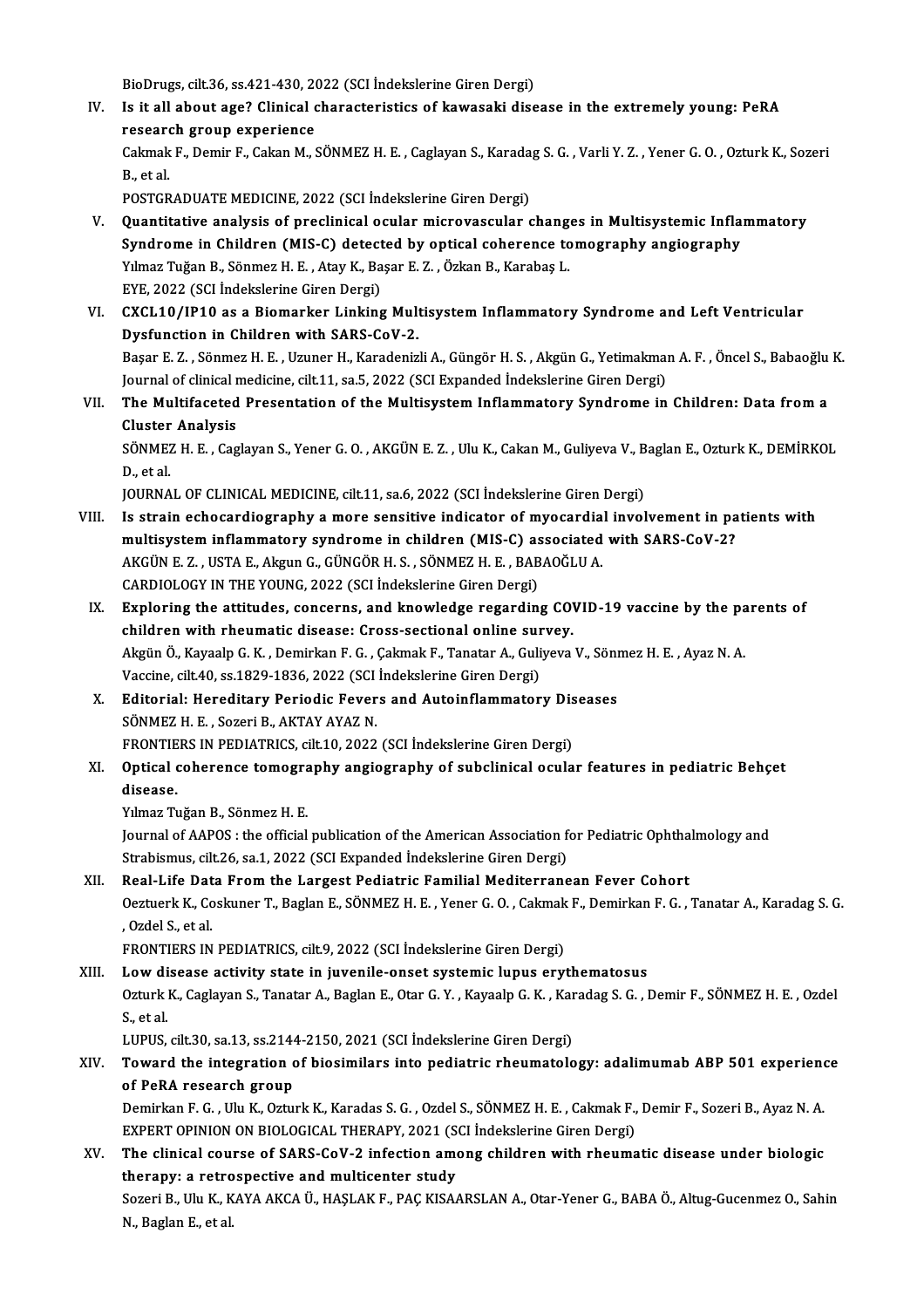RHEUMATOLOGY INTERNATIONAL, 2021 (SCI İndekslerine Giren Dergi)

XVI. Differences and similarities ofmultisysteminflammatory syndrome in children, Kawasaki disease RHEUMATOLOGY INTERNATIONAL, 2021 (SCI İndekslerine Giren Dergi)<br>Differences and similarities of multisystem inflammatory syndrome in children, Kawasaki disease<br>and macrophage activating syndrome due to systemic juvenile id Differ<br>and m<br>study<br><sup>Vonor</sup> and macrophage activating syndrome due to systemic juvenile idiopathic arthritis: a comparative<br>study<br>Yener G. O. , PAÇ KISAARSLAN A., Ulu K., ATALAY E., HAŞLAK F., Ozdel S., Yucel B. B. , Yildirim D. G. , Cakmak F.,<br>Oztur

**study<br>Yener G. O. , PA<br>Ozturk K., et al.<br>RHEUMATOLOG** Yener G. O. , PAÇ KISAARSLAN A., Ulu K., ATALAY E., HAŞLAK F., Ozdel S., '<br>Ozturk K., et al.<br>RHEUMATOLOGY INTERNATIONAL, 2021 (SCI İndekslerine Giren Dergi)<br>The feasibility of withdrawing sanakinumab in peodiatris salsbis

RHEUMATOLOGY INTERNATIONAL, 2021 (SCI İndekslerine Giren Dergi)

Ozturk K., et al.<br>RHEUMATOLOGY INTERNATIONAL, 2021 (SCI İndekslerine Giren Dergi)<br>XVII. The feasibility of withdrawing canakinumab in paediatric colchicine-resistant familial Mediterranean<br>fever patients. The feasibility of withdrawing canakinumab in paediatric colchicine-resistant familial Mediterraneaı<br>fever patients.<br>Sözeri B., Sönmez H. E. , Karadağ Ş. G. , Bağlan E., Öztürk K., Çakan M., Demir F., Otar Yener G., Özdel

fe<br>Sö<br>N. Sözeri B., Sönmez H. E. , Karadağ Ş. G. , Bağlan E., Öztürk K., Çakan M., Demir F., Otar Yener G., Özdel S., Aktay Ayaz<br>N.<br>Clinical and experimental rheumatology, cilt.39, sa.5, ss.118-123, 2021 (SCI Expanded İndekslerine

N.<br>Clinical and experimental rheumatology, cilt.39, sa.5, ss.118-123, 2021 (SCI Expanded İndekslerine Giren Dergi)<br>XVIII. Comparison of Pediatric Familial Mediterranean Fever Patients Carrying Only E148Q Variant With

- Clinical and experimental rheumatology, cilt.39, sa.5, ss.118-1:<br>Comparison of Pediatric Familial Mediterranean Fever<br>the Ones Carrying Homozygous Pathogenic Mutations.<br>Tanstan A. Karodağ S. Sönmeg H. E. Colson M. Ayaz N. Comparison of Pediatric Familial Mediterranean<br>the Ones Carrying Homozygous Pathogenic Muta<br>Tanatar A., Karadağ Ş., Sönmez H. E. , Çakan M., Ayaz N.<br>Journal of clinical rhoumatelegy : nrestical reports on r Journal of clinical rheumatology : practical reports on rheumatic & musculoskeletal diseases, cilt.27, ss.182-186, 2021 (SCI Indekslerine Giren Dergi) Tanatar A., Karadağ Ş., Sönmez H. E., Çakan M., Ayaz N.
- Journal of clinical rheumatology : practical reports on rheumatic & musculoskeletal diseases, cilt.27, ss.182-186,<br>2021 (SCI İndekslerine Giren Dergi)<br>XIX. Frequency of juvenile idiopathic arthritis and associated uveitis 2021 (SCI İndekslerine Giren Dergi)<br>Frequency of juvenile idiopathic arthrit<br>Turkey: A retrospective study, JUPITER<br>Sebin S. Agari G. Sonmer H. E. Kilis E.Z., SAİ Frequency of juvenile idiopathic arthritis and associated uveitis in pediatric rheumatology clinics in<br>Turkey: A retrospective study, JUPITER<br>Sahin S., Acari C., Sonmez H. E. , Kilic F. Z. , SAĞ E., Dundar H. A. , ADROVIC

T<mark>urkey</mark><br>Sahin S.<br>Y., et al. Sahin S., Acari C., Sonmez H. E. , Kilic F. Z. , SAĞ E., Dundar H. A. , ADROVIC YILD<br>Y., et al.<br>PEDIATRIC RHEUMATOLOGY, cilt.19, sa.1, 2021 (SCI İndekslerine Giren Dergi)<br>Comment on: Clinical significance of F1480 beterozy

Y., et al.<br>PEDIATRIC RHEUMATOLOGY, cilt.19, sa.1, 2021 (SCI İndekslerine Giren Dergi)<br>XX. Comment on: Clinical significance of E148Q heterozygous variant in paediatric Familial<br>Mediterranean Foyer PEDIATRIC RHEUMATOI<br>Comment on: Clinical<br>Mediterranean Fever<br>Tanatar A SÖNMEZ U E Comment on: Clinical significance of E14;<br>Mediterranean Fever<br>Tanatar A., SÖNMEZ H. E. , Sozeri B., Ayaz N. A.<br>PHEUMATOLOCY, silt 60, sa 8, 2021 (SSL Indek Mediterranean Fever<br>Tanatar A., SÖNMEZ H. E. , Sozeri B., Ayaz N. A.<br>RHEUMATOLOGY, cilt.60, sa.8, 2021 (SCI İndekslerine Giren Dergi)

- Tanatar A., SÖNMEZ H. E. , Sozeri B., Ayaz N. A.<br>RHEUMATOLOGY, cilt.60, sa.8, 2021 (SCI İndekslerine Giren Dergi)<br>XXI. Sacroiliitis in children and adolescents with familial Mediterranean fever.<br>Kacroilitis in children and RHEUMATOLOGY, cilt.60, sa.8, 2021 (SCI İndekslerine Giren Dergi)<br>Sacroiliitis in children and adolescents with familial Mediterranean fever<br>Kaçmaz H., Aldemir E., Tanatar A., Karadağ Ş. G. , Çakan M., Sönmez H. E. , Ayaz N Sacroiliitis in children and adolescents with familial Mediterranean fever.<br>Kaçmaz H., Aldemir E., Tanatar A., Karadağ Ş. G. , Çakan M., Sönmez H. E. , Ayaz N. A.<br>Advances in rheumatology (London, England), cilt.61, ss.29,
- Kaçmaz H., Aldemir E., Tanatar A., Karadağ Ş. G. , Çakan M., Sönmez H. E. , Ayaz N. A.<br>Advances in rheumatology (London, England), cilt.61, ss.29, 2021 (SCI İndekslerine Giren Dergi)<br>XXII. Comparison of the clinical diagno Advances in rheumatology (London, England), cilt.61, ss.29, 2021 (SCI İndeksler<br>Comparison of the clinical diagnostic criteria and the results of the ne:<br>panel in patients with monogenic systemic autoinflammatory diseases. Comparison of the clinical diagnostic criteria and the results of the next-gene<br>panel in patients with monogenic systemic autoinflammatory diseases.<br>Sözeri B., Demir F., Sönmez H. E., Karadağ Ş., Demirkol Y., Doğan Ö., Doğ panel in patients with monogenic systemic autoinflammatory diseases.<br>Sözeri B., Demir F., Sönmez H. E. , Karadağ Ş., Demirkol Y., Doğan Ö., Doğanay H., A<br>Clinical rheumatology, cilt.40, ss.2327-2337, 2021 (SCI İndekslerine Clinical rheumatology, cilt.40, ss.2327-2337, 2021 (SCI Indekslerine Giren Dergi)<br>XXIII. Approach to switching biologics in juvenile idiopathic arthritis: a real-life experience
- Clinical rheumatology, cilt.40, ss.2327-2337, 2021 (SCI İndekslerine Giren I<br>Approach to switching biologics in juvenile idiopathic arthritis: a<br>Karadag S.G., Demirkan F.G., Koc R., Cakmak F., SÖNMEZ H.E., Ayaz N.A.<br>RHEUMA Approach to switching biologics in juvenile idiopathic arthritis: a<br>Karadag S. G. , Demirkan F. G. , Koc R., Cakmak F., SÖNMEZ H. E. , Ayaz N. .<br>RHEUMATOLOGY INTERNATIONAL, 2021 (SCI İndekslerine Giren Dergi)<br>Hanatitis B v
- RHEUMATOLOGY INTERNATIONAL, 2021 (SCI Indekslerine Giren Dergi)<br>XXIV. Hepatitis B vaccination response of treatment-naive patients with juvenile idiopathic arthritis RHEUMATOLOGY INTERNATIONAL, 2021 (SCI İndekslerine Giren Dergi)<br>Hepatitis B vaccination response of treatment-naive patients with juvenile idiopathic arthritis<br>Cakmak F., Cakan M., Demir F., SÖNMEZ H. E. , Cakmak S., Demir Hepatitis B vaccination response of treatment-naive patients wit<br>Cakmak F., Cakan M., Demir F., SÖNMEZ H. E. , Cakmak S., Demirkan F. G. ,<br>RHEUMATOLOGY INTERNATIONAL, 2021 (SCI İndekslerine Giren Dergi)<br>The readiness of ne Cakmak F., Cakan M., Demir F., SÖNMEZ H. E. , Cakmak S., Demirkan F. G. , Karadag S. G. , Ayaz N. A. , Sozeri B.<br>RHEUMATOLOGY INTERNATIONAL, 2021 (SCI İndekslerine Giren Dergi)<br>XXV. The readiness of pediatric rheumatology

## RHEUMATOLOGY INTERNATIONAL, 2021 (SCI İndekslerine Giren Dergi)<br>The readiness of pediatric rheumatology patients and their parents to transition to adult-oriented<br>treatment. The readiness of pediatric rheumatology pat<br>treatment.<br>Sönmez H. E. , Koç R., Karadağ Ş. G. , Aktay Ayaz N.<br>International journal of rheumatic diseases, silt 24 treatment.<br>Sönmez H. E. , Koç R., Karadağ Ş. G. , Aktay Ayaz N.<br>International journal of rheumatic diseases, cilt.24, ss.397-401, 2021 (SCI İndekslerine Giren Dergi)<br>Neunsimaging of Children With Tekaysey, Arteritis.

- Sönmez H. E., Koç R., Karadağ Ş. G., Aktay Ayaz N.<br>International journal of rheumatic diseases, cilt.24, ss.397<br>XXVI. Neuroimaging of Children With Takayasu Arteritis International journal of rheumatic diseases, cilt.24, ss.397-401, 2021 (SCI İndekslerine Giren Dergi)<br>Neuroimaging of Children With Takayasu Arteritis<br>SÖNMEZ H. E. , Demir F., Ozdel S., Karadag S. G. , Baglan E., Bulbul M. Neuroimaging of Children With Takayasu Arteritis<br>SÖNMEZ H. E. , Demir F., Ozdel S., Karadag S. G. , Baglan E., Bulbul M., Cakan M., Ayaz N. A. , Sozeri B.<br>JOURNAL OF CHILD NEUROLOGY, 2021 (SCI İndekslerine Giren Dergi)
- XXVII. Adherence to best practice consensus guidelines for familial Mediterranean fever: a modified Delphi study among paediatric rheumatologists in Turkey. Adherence to best practice consensus guidelines for familial Mediterranean fever: a modified De<br>study among paediatric rheumatologists in Turkey.<br>Kavrul Kayaalp G., Sozeri B., Sönmez H. E. , Demir F., Cakan M., Oztürk K.,

<mark>study among</mark><br>Kavrul Kayaalp<br>Baglan E., et al.<br><sup>Dhoumatology</sup> Kavrul Kayaalp G., Sozeri B., Sönmez H. E. , Demir F., Cakan M., Oz!<br>Baglan E., et al.<br>Rheumatology international, 2021 (SCI İndekslerine Giren Dergi)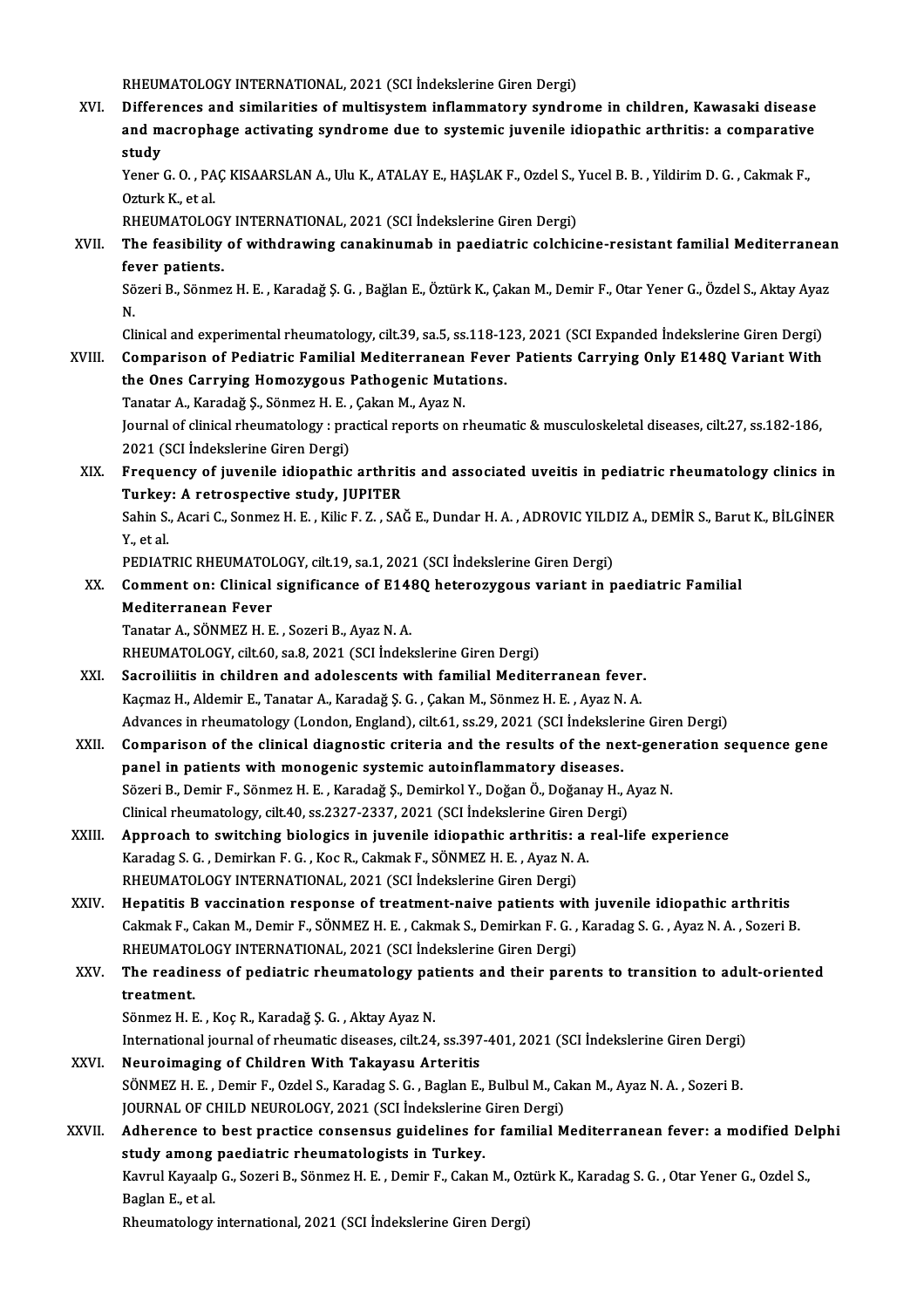| XXVIII.       | The Value of Serum Amyloid A Levels in Familial Mediterranean Fever to Identify Occult                                                                                                      |
|---------------|---------------------------------------------------------------------------------------------------------------------------------------------------------------------------------------------|
|               | Inflammation During Asymptomatic Periods.                                                                                                                                                   |
|               | Çakan M., Karadağ Ş., Tanatar A., Sönmez H. E., Ayaz N.                                                                                                                                     |
|               | Journal of clinical rheumatology : practical reports on rheumatic & musculoskeletal diseases, cilt.27, ss.1-4, 2021                                                                         |
|               | (SCI İndekslerine Giren Dergi)                                                                                                                                                              |
| XXIX.         | Genetic panel screening in patients with clinically unclassified systemic autoinflammatory diseases                                                                                         |
|               | Demir F., Dogan O. A., Demirkol Y. K., Tekkus K. E., Canbek S., Karadag S. G., SÖNMEZ H. E., Ayaz N. A., Doganay H.                                                                         |
|               | L., Sozeri B.                                                                                                                                                                               |
|               | CLINICAL RHEUMATOLOGY, cilt.39, sa.12, ss.3733-3745, 2020 (SCI İndekslerine Giren Dergi)                                                                                                    |
| XXX.          | Comment on 'Age dependent safety and efficacy of colchicine treatment for familial Mediterranean<br>fever in children'.                                                                     |
|               | Sönmez H. E., Aktay A.                                                                                                                                                                      |
|               | Seminars in arthritis and rheumatism, cilt.50, ss.1552, 2020 (SCI Indekslerine Giren Dergi)                                                                                                 |
| XXXI.         | Does immunosuppressive treatment entail an additional risk for children with rheumatic diseases? A                                                                                          |
|               | survey-based study in the era of COVID-19                                                                                                                                                   |
|               | TURAN O., DEMİRKAN F. G., Kayaalp G., ÇAKMAK F., TANATAR A., Karadag S. G., SÖNMEZ H. E., Omeroglu R.,                                                                                      |
|               | <b>AKTAY AYAZ N.</b>                                                                                                                                                                        |
|               | RHEUMATOLOGY INTERNATIONAL, cilt.40, sa.10, ss.1613-1623, 2020 (SCI İndekslerine Giren Dergi)                                                                                               |
| XXXII.        | Systemic lupus erythematosus complicated with Castleman disease: a case-based review                                                                                                        |
|               | Demirkan F. G., Dogan S., Ucar A. K., SÖNMEZ H. E., AKTAY AYAZ N.                                                                                                                           |
|               | RHEUMATOLOGY INTERNATIONAL, 2020 (SCI İndekslerine Giren Dergi)                                                                                                                             |
| XXXIII.       | The relevance of practical laboratory markers in predicting gastrointestinal and renal involvement                                                                                          |
|               | in children with Henoch-Schonlein Purpura<br>Karadag S. G., Cakmak F., Cil B., TANATAR A., Sonmez H. E., Kiyak A., Yavuz S., Cakan M., AKTAY AYAZ N.                                        |
|               | POSTGRADUATE MEDICINE, 2020 (SCI İndekslerine Giren Dergi)                                                                                                                                  |
| <b>XXXIV</b>  | Response to 'How to define disease severity accurately in patients with familial Mediterranean                                                                                              |
|               | fever'                                                                                                                                                                                      |
|               | AKTAY AYAZ N., TANATAR A., Karadag S. G., Cakan M., KESKİNDEMİRCİ G., SÖNMEZ H. E.                                                                                                          |
|               | RHEUMATOLOGY INTERNATIONAL, 2020 (SCI İndekslerine Giren Dergi)                                                                                                                             |
| <b>XXXV</b>   | Patient satisfaction and clinical effectiveness of switching from intravenous tocilizumab to                                                                                                |
|               | subcutaneous tocilizumab in patients with juvenile idiopathic arthritis: an observational study                                                                                             |
|               | AKTAY AYAZ N., Karadag S. G., Koc R., Demirkan F. G., ÇAKMAK F., SÖNMEZ H. E.                                                                                                               |
|               | RHEUMATOLOGY INTERNATIONAL, cilt.40, sa.7, ss.1111-1116, 2020 (SCI Indekslerine Giren Dergi)                                                                                                |
| XXXVI.        | The evaluation of anxiety, depression and quality of life scores of children and adolescents with<br>familial Mediterranean fever                                                           |
|               | Sonmez A. O., Sonmez H. E., Cakan M., Yavuz M., KESKİNDEMİRCİ G., AKTAY AYAZ N.                                                                                                             |
|               | RHEUMATOLOGY INTERNATIONAL, cilt.40, sa.5, ss.757-763, 2020 (SCI İndekslerine Giren Dergi)                                                                                                  |
| <b>XXXVII</b> | Drug reactions in children with rheumatic diseases receiving parenteral therapies: 9 years'                                                                                                 |
|               | experience of a tertiary pediatric rheumatology center                                                                                                                                      |
|               | Koc R., SÖNMEZ H. E., Cakan M., Karadag S. G., TANATAR A., Cakmak F., AKTAY AYAZ N.                                                                                                         |
|               | RHEUMATOLOGY INTERNATIONAL, cilt.40, sa.5, ss.771-776, 2020 (SCI İndekslerine Giren Dergi)                                                                                                  |
| XXXVIII.      | Comorbidities and phenotype-genotype correlation in children with familial Mediterranean fever                                                                                              |
|               | AKTAY AYAZ N., TANATAR A., Karadag S. G., Cakan M., KESKİNDEMİRCİ G., SÖNMEZ H. E.                                                                                                          |
|               | RHEUMATOLOGY INTERNATIONAL, 2020 (SCI Indekslerine Giren Dergi)                                                                                                                             |
| <b>XXXIX</b>  | Rheumatic diseases in Syrian refugee children: a retrospective multicentric study in Turkey                                                                                                 |
|               | Karadag S. G., SÖNMEZ H. E., Demir F., Cakan M., Ozturk K., TANATAR A., Cakmak F., Sozeri B., AKTAY AYAZ N.                                                                                 |
| XL.           | RHEUMATOLOGY INTERNATIONAL, cilt.40, sa.4, ss.583-589, 2020 (SCI Indekslerine Giren Dergi)<br>Lipoma Arborescens Associated With Psoriatic Arthritis in an Adolescent Boy A Case Report and |
|               | Review of the Literature                                                                                                                                                                    |
|               | Batu E. D., Sonmez H. E., KÖSEMEHMETOĞLU K., Ozer H., AYDINGÖZ Ü.                                                                                                                           |
|               | JCR-JOURNAL OF CLINICAL RHEUMATOLOGY, cilt.26, sa.2, 2020 (SCI Indekslerine Giren Dergi)                                                                                                    |
|               |                                                                                                                                                                                             |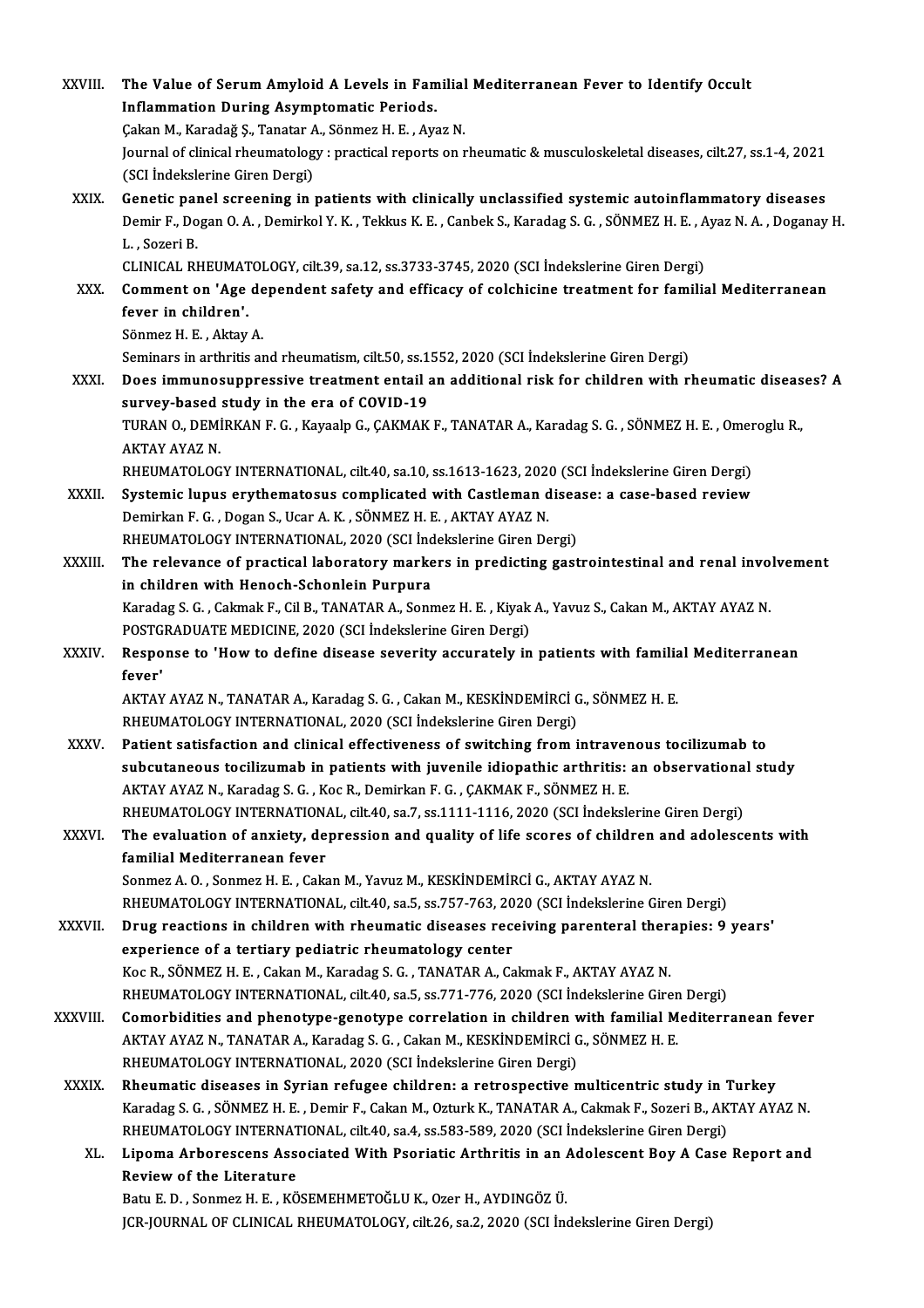| XLI.    | A clinical score to guide in decision making for monogenic type I IFNopathies                                                                      |
|---------|----------------------------------------------------------------------------------------------------------------------------------------------------|
|         | Sonmez H. E. , Karaaslan C., de Jesus A. A. , Batu E. D. , Anlar B., Sozeri B., BİLGİNER Y., KARAGÜZEL D., ÇAĞDAŞ<br>AYVAZ D. N., Tezcan I, et al. |
|         | PEDIATRIC RESEARCH, cilt.87, sa.4, ss.745-752, 2020 (SCI Indekslerine Giren Dergi)                                                                 |
| XLII.   | ADA2 Deficiency: Case Series of Five Patients with Varying Phenotypes                                                                              |
|         | Tanatar A., Karadag S. G., Sozeri B., Sonmez H. E., Cakan M., Demirkol Y., AKTAY AYAZ N.                                                           |
|         | JOURNAL OF CLINICAL IMMUNOLOGY, cilt40, sa.2, ss.253-258, 2020 (SCI İndekslerine Giren Dergi)                                                      |
| XLIII.  | Profile of new referrals to a single pediatric rheumatology center in Turkey                                                                       |
|         | Karadag S. G., Sonmez H. E., Tanatar A., Cakmak F., Cakan M., AKTAY AYAZ N.                                                                        |
|         | RHEUMATOLOGY INTERNATIONAL, cilt.40, sa.2, ss.313-321, 2020 (SCI Indekslerine Giren Dergi)                                                         |
| XLIV.   | Serum amyloid A as a biomarker in differentiating attacks of familial Mediterranean fever from                                                     |
|         | acute febrile infections                                                                                                                           |
|         | Cakan M., Aktay Ayaz N., KESKİNDEMİRCİ G., Karadag S. G. , Tanatar A., Sonmez H. E.                                                                |
|         | CLINICAL RHEUMATOLOGY, cilt.39, sa.1, ss.249-253, 2020 (SCI Indekslerine Giren Dergi)                                                              |
| XLV.    | Performance of Tel-Hashomer, Livneh, pediatric and new Eurofever/PRINTO classification criteria                                                    |
|         | for familial Mediterranean fever in a referral center                                                                                              |
|         | Tanatar A., SÖNMEZ H. E., Karadag S. G., Cakmak F., Cakan M., Demir F., Sozeri B., AKTAY AYAZ N.                                                   |
|         | RHEUMATOLOGY INTERNATIONAL, cilt.40, sa.1, ss.21-27, 2020 (SCI Indekslerine Giren Dergi)                                                           |
| XLVI.   | A Monogenic Disease with a Variety of Phenotypes: Deficiency of Adenosine Deaminase 2                                                              |
|         | ÖZEN S., Batu E. D., Taskiran E. Z., ÖZKARA H. A., ÜNAL Ş., Guleray N., Erden A., KARADAĞ Ö., GÜMRÜK F., Cetin M.,<br>et al.                       |
|         | JOURNAL OF RHEUMATOLOGY, cilt.47, sa.1, ss.117-125, 2020 (SCI Indekslerine Giren Dergi)                                                            |
| XLVII.  | Age of onset as an influencing factor for disease severity in children with familial Mediterranean<br>fever                                        |
|         | Tanatar A., Karadag S. G., Cakan M., Sonmez H. E., Ayaz N. A.                                                                                      |
|         | MODERN RHEUMATOLOGY, 2020 (SCI İndekslerine Giren Dergi)                                                                                           |
| XLVIII. | Emergent high fatality lung disease in systemic juvenile arthritis                                                                                 |
|         | Saper V. E., Chen G., Deutsch G. H., Guillerman R. P., Birgmeier J., Jagadeesh K., Canna S., Schulert G., Deterding R.,                            |
|         | Xu L. et al. .                                                                                                                                     |
|         | ANNALS OF THE RHEUMATIC DISEASES, cilt.78, sa.12, ss.1722-1731, 2019 (SCI Indekslerine Giren Dergi)                                                |
| XLIX.   | Severe hypersensitivity reactions to biological drugs in children with rheumatic diseases                                                          |
|         | UYSAL SOYER Ö., DEMİR S., BİLGİNER Y., Batu E. D. , Sonmez H. E. , Arici Z. S. , ŞAHİNER Ü. M. , ŞEKEREL B. E. , ÖZEN<br>S.                        |
|         | PEDIATRIC ALLERGY AND IMMUNOLOGY, cilt.30, sa.8, ss.833-840, 2019 (SCI Indekslerine Giren Dergi)                                                   |
| L.      | Systemic onset juvenile idiopathic arthritis: a single center experience                                                                           |
|         | SAĞ E., UZUNOĞLU B., Bal F., Sonmez H. E. , DEMİR S., BİLGİNER Y., ÖZEN S.                                                                         |
|         | TURKISH JOURNAL OF PEDIATRICS, cilt.61, sa.6, ss.852-858, 2019 (SCI İndekslerine Giren Dergi)                                                      |
| LI.     | The Relationship between the Waist Circumference and Increased Carotid Intima Thickness in Obese                                                   |
|         | Children                                                                                                                                           |
|         | Sonmez H. E., CANPOLAT N., Agbas A., Tasdemir M., Ekmekci O. B., Alikasifoglu M., Sever L., CALISKAN S.                                            |
|         | CHILDHOOD OBESITY, cilt.15, sa.7, ss.468-475, 2019 (SCI İndekslerine Giren Dergi)                                                                  |
| LII.    | Comment on: Short-term follow-up results of children with familial Mediterranean fever after                                                       |
|         | cessation of colchicine: is it possible to quit?: reply                                                                                            |
|         | Tanatar A., Karadag S. G., Sonmez H. E., Cakan M., AKTAY AYAZ N.                                                                                   |
|         | RHEUMATOLOGY, cilt.58, sa.10, ss.1886-1887, 2019 (SCI İndekslerine Giren Dergi)                                                                    |
| LIII.   | Short-term follow-up results of children with familial Mediterranean fever after cessation of                                                      |
|         | colchicine: is it possible to quit?                                                                                                                |
|         | Tanatar A., Karadag S. G., Sonmez H. E., Cakan M., AKTAY AYAZ N.                                                                                   |
|         | RHEUMATOLOGY, cilt.58, sa.10, ss.1818-1821, 2019 (SCI Indekslerine Giren Dergi)                                                                    |
| LIV.    | Leflunomide treatment in juvenile idiopathic arthritis                                                                                             |
|         | AKTAY AYAZ N., Karadag S. G., Cakmak F., Cakan M., TANATAR A., Sonmez H. E.                                                                        |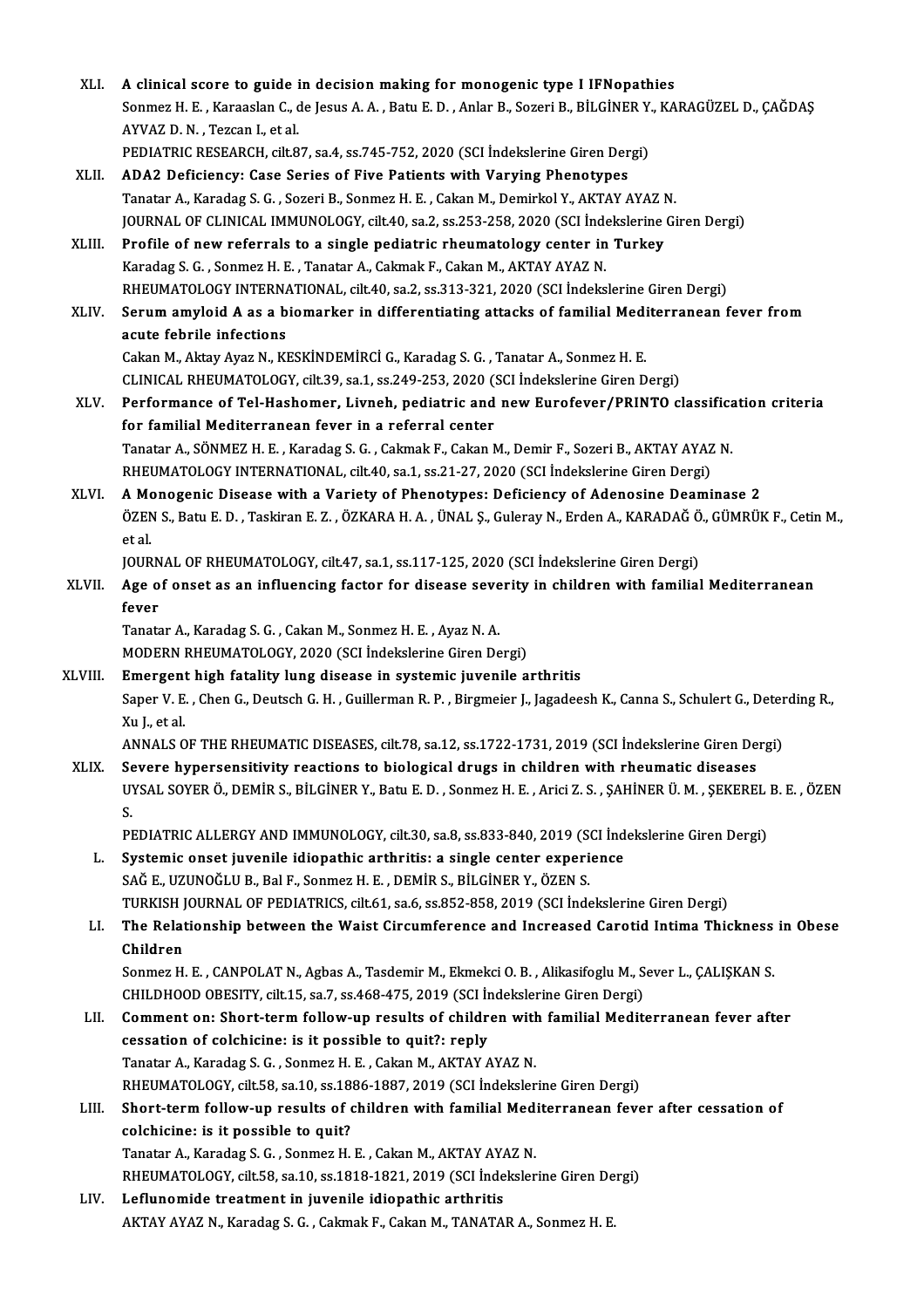RHEUMATOLOGY INTERNATIONAL, cilt.39, sa.9, ss.1615-1619, 2019 (SCI İndekslerine Giren Dergi)<br>The fastare affecting the disease seures in Kawasaki disease

- RHEUMATOLOGY INTERNATIONAL, cilt.39, sa.9, ss.1615-1619, 2019 (<br>LV. The factors affecting the disease course in Kawasaki disease<br>Aydin E.A., EPTUČPULL PRI CINER V. Pety E.D., Sonmer H.E., DEM RHEUMATOLOGY INTERNATIONAL, cilt.39, sa.9, ss.1615-1619, 2019 (SCI İndekslerine Giren Dergi)<br>The factors affecting the disease course in Kawasaki disease<br>Aydin E. A. , ERTUĞRUL İ., BİLGİNER Y., Batu E. D. , Sonmez H. E. , The factors affecting the disease course in Kawasaki disease<br>Aydin E. A. , ERTUĞRUL İ., BİLGİNER Y., Batu E. D. , Sonmez H. E. , DEMİR S., Arici Z. S. , SAĞ E., ALEHA<br>RHEUMATOLOGY INTERNATIONAL, cilt.39, sa.8, ss.1343-1349 Aydin E. A., ERTUĞRUL İ., BİLGİNER Y., Batu E. D., Sonmez H. E., DEMİR S., Arici Z. S., SAĞ E., ALE<br>RHEUMATOLOGY INTERNATIONAL, cilt.39, sa.8, ss.1343-1349, 2019 (SCI İndekslerine Giren Derg<br>LVI. The clinical spectrum of H
- RHEUMATOLOGY INTERNATIONAL, cilt.39, sa.8, ss.1343-1349, 2019 (SCI İndekslerine Giren Dergi)<br>The clinical spectrum of Henoch-Schonlein purpura in children: a single-center study<br>Karadag S. G. , Tanatar A., Sonmez H. E. , C The clinical spectrum of Henoch-Schonlein purpura in children: a single-center study CLINICAL RHEUMATOLOGY, cilt.38, sa.6, ss.1707-1714, 2019 (SCI İndekslerine Giren Dergi)
- LVII. Comment on: Tofacitinib for familial Mediterranean fever: a new alternative therapy?<br>Sonmez H. E., Batu E. D.

RHEUMATOLOGY, cilt.58, sa.5, ss.923, 2019 (SCI İndekslerine Giren Dergi)

Sonmez H. E. , Batu E. D.<br>RHEUMATOLOGY, cilt.58, sa.5, ss.923, 2019 (SCI İndekslerine Giren Dergi)<br>LVIII. Clinical and histopathological prognostic factors affecting the renal outcomes in childhood ANCA-<br>associated yoseyli RHEUMATOLOGY, cilt.58<br>Clinical and histopatl<br>associated vasculitis<br>Orgelik C. Senmer H. F. Clinical and histopathological prognostic factors affecting the renal outcomes in childhood ANCA-<br>associated vasculitis<br>Ozcelik G., Sonmez H. E. , Sahin S., Ozagari A., Bayram M. T. , Cicek R. Y. , Cakici E. K. , ÇOMAK E.,

as<br>0z<br>nr Ozcelik G., Sonmez H. E. , Sahin S., Ozagari A., Bayram M. T. , Cicek R. Y. , Cakici E. K. , ÇOM.<br>al.<br>PEDIATRIC NEPHROLOGY, cilt.34, sa.5, ss.847-854, 2019 (SCI İndekslerine Giren Dergi)<br>Chronic regurment multifosal esteem

- al.<br>PEDIATRIC NEPHROLOGY, cilt.34, sa.5, ss.847-854, 2019 (SCI İndekslerine Giren Dergi)<br>LIX. Chronic recurrent multifocal osteomyelitis in children: a single center experience over five years<br>SAČE Senmeri H.E., DEMİR S. P PEDIATRIC NEPHROLOGY, cilt.34, sa.5, ss.847-854, 2019 (SCI İndekslerine Giren<br>Chronic recurrent multifocal osteomyelitis in children: a single center<br>SAĞ E., Sonmezi H. E. , DEMİR S., BİLGİNER Y., ERGEN F. B. , Aydingoz O. Chronic recurrent multifocal osteomyelitis in children: a single center experience ove<br>SAĞ E., Sonmezi H. E. , DEMİR S., BİLGİNER Y., ERGEN F. B. , Aydingoz O., ÖZEN S.<br>TURKISH JOURNAL OF PEDIATRICS, cilt.61, sa.3, ss.386-SAĞ E., Sonmezi H. E., DEMİR S., BİLGİNER Y., ERGEN F. B., Aydingoz O., ÖZEN S.<br>TURKISH JOURNAL OF PEDIATRICS, cilt.61, sa.3, ss.386-391, 2019 (SCI İndekslerine Giren Dergi)<br>LX. Polyarteritis nodosa: lessons from 25 years
- TURKISH JOURNAL OF PEDIATRICS, cilt.61, sa.3, ss.386-391, 2019 (SCI İndekslerine Giren Dergi)<br><mark>Polyarteritis nodosa: lessons from 25 years of experience.</mark><br>Sönmez H. E. , Armağan B., Ayan G., Barut K., Batu E., Erden A., Uğ Po<br>Sö<br>al.<br>Ci Sönmez H. E. , Armağan B., Ayan G., Barut K., Batu E., Erden A., Uğurlu S., Bilginer Y., Kas<br>al.<br>Clinical and experimental rheumatology, ss.52-56, 2019 (SCI İndekslerine Giren Dergi)<br>Tegilizumah traatmant in iuvenile idion

- al.<br>Clinical and experimental rheumatology, ss.52-56, 2019 (SCI İndekslerine Giren Dergi)<br>LXI. Tocilizumab treatment in juvenile idiopathic arthritis patients: A single center experience<br>DEMİR S. Sonmoz H. F. Arslanosl Clinical and experimental rheumatology, ss.52-56, 2019 (SCI İndek<br>Tocilizumab treatment in juvenile idiopathic arthritis patie<br>DEMİR S., Sonmez H. E. , Arslanoglu-Aydin E., ÖZEN S., BİLGİNER Y.<br>TURKISH JOURNAL OF REDIATRIC Tocilizumab treatment in juvenile idiopathic arthritis patients: A single center experie<br>DEMİR S., Sonmez H. E. , Arslanoglu-Aydin E., ÖZEN S., BİLGİNER Y.<br>TURKISH JOURNAL OF PEDIATRICS, cilt.61, sa.2, ss.180-185, 2019 (SC DEMİR S., Sonmez H. E. , Arslanoglu-Aydin E., ÖZEN S., BİLGİNER Y.<br>TURKISH JOURNAL OF PEDIATRICS, cilt.61, sa.2, ss.180-185, 2019 (SCI İndekslerine Giren Dergi)<br>LXII. Is age associated with disease severity and compliance
- TURKISH JOURNAL OF PEDIATRICS, cilt.61, sa.2, ss.180-185, 2019 (SCI Indekslerine Giren Dergi)<br>Is age associated with disease severity and compliance to treatment in children with<br>Mediterranean fever?<br>Sonmez H. E. , Esmeray Is age associated with disease severity and compliance to treatment in childr<br>Mediterranean fever?<br>Sonmez H. E. , Esmeray P., Batu E. D. , Arici Z. S. , DEMİR S., SAĞ E., ÖZEN S., BİLGİNER Y.<br>RHEUMATOLOGY INTERNATIONAL .ci Mediterranean fever?<br>Sonmez H. E. , Esmeray P., Batu E. D. , Arici Z. S. , DEMİR S., SAĞ E., ÖZEN S., BİLGİNER Y.<br>RHEUMATOLOGY INTERNATIONAL, cilt.39, sa.1, ss.83-87, 2019 (SCI İndekslerine Giren Dergi)<br>Fyalustion of Charo

- LXIII. Evaluation of Choroidal Thickness, Choroidal Vascularity Index and Peripapillary Retinal Nerve<br>Fiber Layer in Patients with Juvenile Systemic Lupus Erythematosus RHEUMATOLOGY INTERNATIONAL, cilt.39, sa.1, ss.83-87, 2019 (SCI İndeksleri<br>Evaluation of Choroidal Thickness, Choroidal Vascularity Index and l<br>Fiber Layer in Patients with Juvenile Systemic Lupus Erythematosus<br>Agin A. KADA Evaluation of Choroidal Thickness, Choroidal Vascularity Index and Peripapillar<br>Fiber Layer in Patients with Juvenile Systemic Lupus Erythematosus<br>Agin A., KADAYIFÇILAR S., Sonmez H. E. , Baytaroglu A., DEMİR S., SAĞ E., Ö Fiber Layer in Patients with Juvenile Systemic Lupus Eryth<br>Agin A., KADAYIFÇILAR S., Sonmez H. E. , Baytaroglu A., DEMİR S.,<br>LUPUS, cilt.28, sa.1, ss.44-50, 2019 (SCI İndekslerine Giren Dergi)<br>Consurrence of iuvenile idion Agin A., KADAYIFÇILAR S., Sonmez H. E., Baytaroglu A., DEMİR S., SAĞ E., ÖZEN S., Eldem B.<br>LUPUS, cilt.28, sa.1, ss.44-50, 2019 (SCI İndekslerine Giren Dergi)<br>LXIV. Concurrence of juvenile idiopathic arthritis and primary
- LUPUS, cilt.28, sa.1, ss.44-50, 2019 (SCI indekslerine Giren Dergi)<br>Concurrence of juvenile idiopathic arthritis and primary demyelinating disease in a young child<br>Coskun A. N. , GÜNBEY C., GÖÇMEN R., Turan K. E. , Sonmez MULTIPLE SCLEROSIS AND RELATED DISORDERS, cilt.27, ss.20-22, 2019 (SCI İndekslerine Giren Dergi)
- LXV. A Novel Missense LIG4 Mutation in a Patient With a Phenotype Mimicking Behcet's Disease MULTIPLE SCLEROSIS AND RELATED DISORDERS, cilt.27, ss.20-22, 2019 (SCI İndekslerine Giren Dergi)<br>A Novel Missense LIG4 Mutation in a Patient With a Phenotype Mimicking Behcet's Disease<br>Taskiran E. Z. , SÖNMEZ H. E. , KOŞUK A Novel Missense LIG4 Mutation<br>Taskiran E. Z. , SÖNMEZ H. E. , KOŞUK<br>BİLGİNER Y., ALİKAŞİFOĞLU M., et al.<br>JOUPNAL OE CLINICAL IMMUNOLOC Taskiran E. Z. , SÖNMEZ H. E. , KOŞUKCU C., Tavukcuoglu E., YAZICI G., ESENDAĞLI G., Batu E. D. , Kij<br>BİLGİNER Y., ALİKAŞİFOĞLU M., et al.<br>JOURNAL OF CLINICAL IMMUNOLOGY, cilt.39, sa.1, ss.99-105, 2019 (SCI İndekslerine Gi

BİLGİNER Y., ALİKAŞİFOĞLU M., et al.<br>JOURNAL OF CLINICAL IMMUNOLOGY, cilt.39, sa.1, ss.99-105, 2019 (SCI İndekslerine Giren Dergi)<br>LXVI. Anakinra treatment in macrophage activation syndrome: a single center experience **JOURNAL OF CLINICAL<br>Anakinra treatment<br>review of literature<br>Sonmer H E . DEMID S** Anakinra treatment in macrophage active<br>review of literature<br>Sonmez H. E. , DEMİR S., BİLGİNER Y., ÖZEN S.<br>CUNICAL RHEUMATOLOCY silt 27, sa 12, sa 2 review of literature<br>Sonmez H. E. , DEMİR S., BİLGİNER Y., ÖZEN S.<br>CLINICAL RHEUMATOLOGY, cilt.37, sa.12, ss.3329-3335, 2018 (SCI İndekslerine Giren Dergi)<br>Comparing immunoglobulin A veseylitis (Hanosh Schonlein nurnura) i

Sonmez H. E. , DEMİR S., BİLGİNER Y., ÖZEN S.<br>CLINICAL RHEUMATOLOGY, cilt.37, sa.12, ss.3329-3335, 2018 (SCI İndekslerine Giren Dergi)<br>LXVII. Comparing immunoglobulin A vasculitis (Henoch-Schonlein purpura) in children and CLINICAL RHEUMATOLOGY, cilt.37, sa<br>Comparing immunoglobulin A va<br>single-centre study from Turkey Comparing immunoglobulin A vasculitis (Henoch-Schonlein purpura) in children and adults: a<br>single-centre study from Turkey<br>Batu E. D. , Sari A., Erden A., SÖNMEZ H. E. , Armagan B., KALYONCU U., KARADAĞ Ö., BİLGİNER Y., AK

si<mark>ngle-centre</mark><br>Batu E. D. , Sar<br>KİRAZ S., et al.<br>SCANDIMAVIA Batu E. D. , Sari A., Erden A., SÖNMEZ H. E. , Armagan B., KALYONCU U., KARADAĞ Ö., BİLGİNER Y., AKDOĞAN .<br>KİRAZ S., et al.<br>SCANDINAVIAN JOURNAL OF RHEUMATOLOGY, cilt.47, sa.6, ss.481-486, 2018 (SCI İndekslerine Giren Derg

KİRAZ S., et al.<br>SCANDINAVIAN JOURNAL OF RHEUMATOLOGY, cilt.47, sa.6, ss.481-486, 2018 (SCI İndekslerine Giren Dergi)<br>LXVIII. Which definition should be used to determine colchicine resistance among patients with famil SCANDINAVIAN JOURNA<br>Which definition shou<br>Mediterranean fever?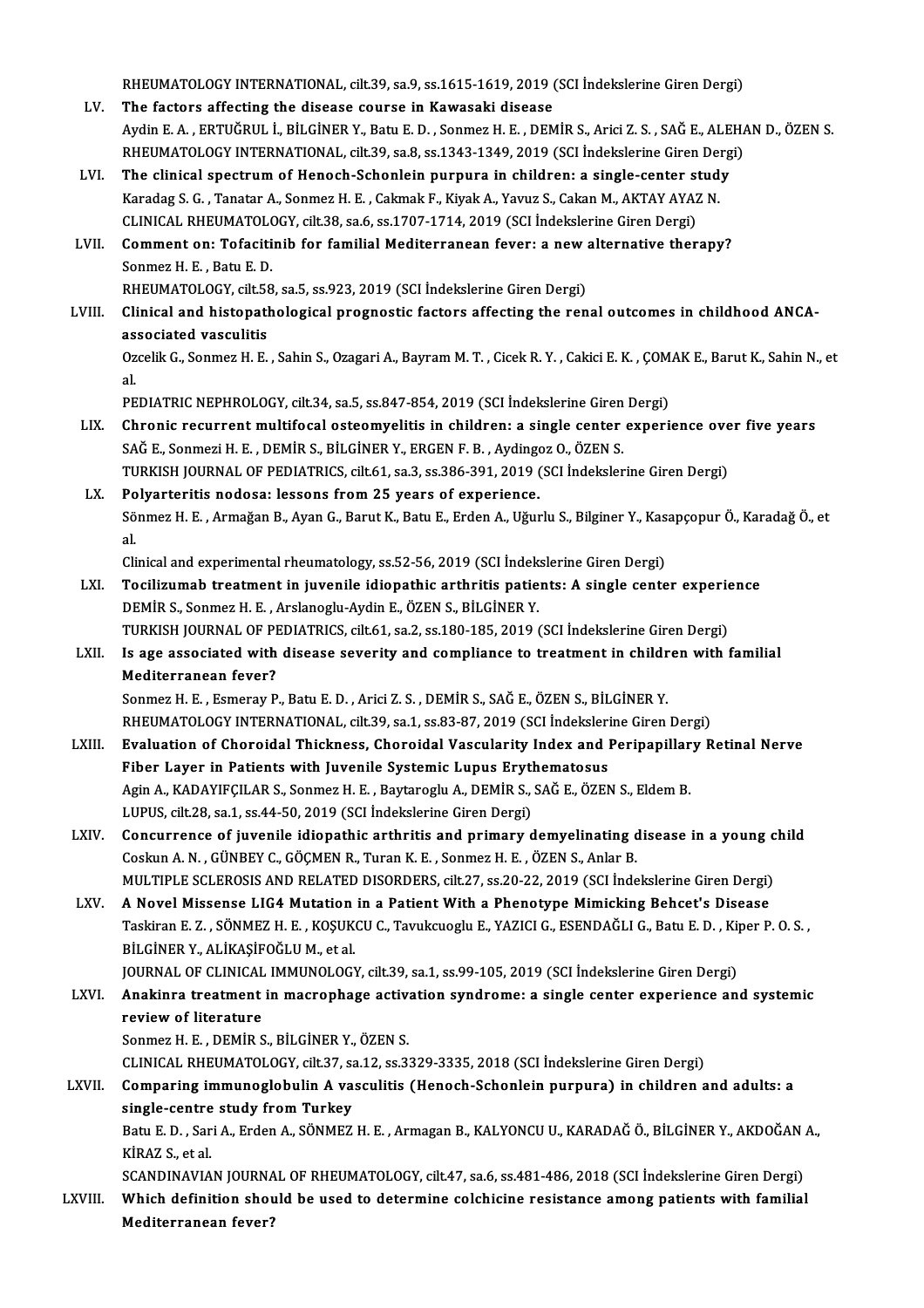Erden A., Batu E., Sarı A., Sönmez H. E. , Armagan B., Demir S., Fırat E., Bilginer Y., Bilgen S., Karadağ Ö., et al.<br>Clinical and avnonimental rheumetalegy, gilt 36, cs 97, 193, 2019 (SCL Indekslerine Ciren Dergi).

## Erden A., Batu E., Sarı A., Sönmez H. E. , Armagan B., Demir S., Fırat E., Bilginer Y., Bilgen S., Karad<br>Clinical and experimental rheumatology, cilt.36, ss.97-102, 2018 (SCI İndekslerine Giren Dergi)<br>Conetis testing for D Erden A., Batu E., Sarı A., Sönmez H. E., Armagan B., Demir S., Fırat E., Bilg<br>Clinical and experimental rheumatology, cilt.36, ss.97-102, 2018 (SCI Ind<br>LXIX. Genetic testing for DADA2: How can we avoid missing patients?<br>S Clinical and experimental rheumatology, cilt.36, ss.97-102, 2018 (SCI İndekslerine Giren Dergi)<br>Genetic testing for DADA2: How can we avoid missing patients?<br>Sonmez H. E. , Batu E. D. , Taskiran E. Z. , ALİKAŞİFOĞLU M., Bİ EUROPEAN JOURNAL OF HUMAN GENETICS, cilt.26, sa.11, ss.1563-1564, 2018 (SCI İndekslerine Giren Dergi) LXX. A new biopsychosocial and clinical questionnaire to assess juvenile idiopathic arthritis: JAB-Q EUROPEAN JOURNAL OF HUMAN GENETICS, cilt.26, sa.11, ss.1563-1564, 2018 (SCI İndekslerine Giren Dergi)<br>A new biopsychosocial and clinical questionnaire to assess juvenile idiopathic arthritis: JAB-Q<br>ÜNAL E., Batu E. D. , So a<br>ÜN<br>al.<br>pr ÜNAL E., Batu E. D. , Sonmez H. E. , Arici Z. S. , Arin G., KARACA N. B. , SAĞ E., DEMİR S., Hakli D. A. , Ö.<br>al.<br>RHEUMATOLOGY INTERNATIONAL, cilt.38, sa.8, ss.1557-1564, 2018 (SCI İndekslerine Giren Dergi)<br>Plaad graun 'A' al.<br>RHEUMATOLOGY INTERNATIONAL, cilt.38, sa.8, ss.1557-1564, 2018 (SCI İndekslerine Giren Dergi)<br>LXXI. Blood group 'A' may have a possible modifier effect on familial Mediterranean fever and blood<br>group 'A' may ha associat RHEUMATOLOGY INTERNATIONAL, cilt.38, sa.8, ss.1557-1564,<br>Blood group 'A' may have a possible modifier effect on<br>group '0' may be associated with colchicine resistance<br>Erden A. Betu E.D., Armagan B. Sonmog H. E. Soni A. DEM Blood group 'A' may have a possible modifier effect on familial Mediterranean fever and blood<br>group '0' may be associated with colchicine resistance<br>Erden A., Batu E. D. , Armagan B., Sonmez H. E. , Sari A., DEMİR S., BİLG group '0' may be associated with colchicine resistance<br>Erden A., Batu E. D. , Armagan B., Sonmez H. E. , Sari A., DEMİR S., BİLGİN E., Firat E., KILIÇ L., BİLGİNER Y., et al.<br>BIOMARKERS IN MEDICINE, cilt.12, sa.6, ss.565-5 Erden A., Batu E. D., Armagan B.<br>BIOMARKERS IN MEDICINE, cilt.<br>LXXII. Pediatric forms of vasculitis BIOMARKERS IN MEDICINE, cilt.1<br>Pediatric forms of vasculitis<br>ÖZEN S., Sonmez H. E. , DEMİR S.<br>PEST PRACTICE & PESEARCU IN BEST PRACTICE & RESEARCH IN CLINICAL RHEUMATOLOGY, cilt.32, sa.1, ss.137-147, 2018 (SCI İndekslerine Giren<br>Dergi) ÖZEN S. Sonmez H. E., DEMİR S. BEST PRACTICE & RESEARCH IN CLINICAL RHEUMATOLOGY, cilt.32, sa.1, ss.137-147, 2018 (SCI Indekslerine C<br>Dergi)<br>LXXIII. Hypomorphic RAG1 defect in a child presented with pulmonary hemorrhage and digital necrosis Dergi)<br>Hypomorphic RAG1 defect in a child presented with pulmonary hemorrhage and digital necrosis<br>Taskiran E. Z. , SÖNMEZ H. E. , ÇAĞDAŞ AYVAZ D. N. , KOŞUKCU C., Batu E. D. , Esenboga S., TOPALOĞLU R., ORHAN<br>D. BU CİNER Hypomorphic RAG1 defect in a child<br>Taskiran E. Z. , SÖNMEZ H. E. , ÇAĞDAŞ A<br>D., BİLGİNER Y., ALİKAŞİFOĞLU M., et al.<br>CLINICAL IMMINOLOCY, silt 197, sa 93,6 Taskiran E. Z. , SÖNMEZ H. E. , ÇAĞDAŞ AYVAZ D. N. , KOŞUKCU C., Batu E. D. , Esenboga S., TOPALOĞLU R., ORHAN<br>D., BİLGİNER Y., ALİKAŞİFOĞLU M., et al.<br>CLINICAL IMMUNOLOGY, cilt.187, ss.92-94, 2018 (SCI İndekslerine Giren LXXIV. Increased psoriasis frequency in patients with familial Mediterranean fever CLINICAL IMMUNOLOGY, cilt.187, ss.92-94, 2018 (SCI İndekslerine Giren Dergi)<br>Increased psoriasis frequency in patients with familial Mediterranean fever<br>Erden A., Batu E. D. , Seyhoglu E., Sari A., Sonmez H. E. , Armagan B In<br>Er<br>al<br>Un Erden A., Batu E. D. , Seyhoglu E., Sari A., Sonmez H. E. , Armagan B., DEMİR S., BİLGİN E., KILIÇ L., KARA<br>al.<br>UPSALA JOURNAL OF MEDICAL SCIENCES, cilt.123, sa.1, ss.57-61, 2018 (SCI İndekslerine Giren Dergi)<br>Assantabilit al.<br>UPSALA JOURNAL OF MEDICAL SCIENCES, cilt.123, sa.1, ss.57-61, 2018 (SCI İndekslerine Giren Dergi)<br>LXXV. Acceptability and Practicality of the Turkish Translation of Pediatric Gait Arm Legs and Spine in<br>Turkish Child UPSALA JOURNAL OF MEDICAL SCIENCES, cilt.123, sa.1, ss.57-61, 2018 (SCI Indekslerine Giren Dergi)<br>Acceptability and Practicality of the Turkish Translation of Pediatric Gait Arm Legs and Sp<br>Turkish Children<br>Batu E. D., Cos Acceptability and Practicality of the Turkish Translation of Pediatric Gait Arm Legs<br>Turkish Children<br>Batu E. D. , Coskun O. K. , Sonmez H. E. , Karali D., Aydin E. A. , BİLGİNER Y., Saygi E. K. , ÖZEN S.<br>ICR JOURNAL OF CL Turkish Children<br>Batu E. D. , Coskun O. K. , Sonmez H. E. , Karali D., Aydin E. A. , BİLGİNER Y., Saygi E. K. , ÖZEN S.<br>JCR-JOURNAL OF CLINICAL RHEUMATOLOGY, cilt.23, sa.8, ss.421-424, 2017 (SCI İndekslerine Giren Dergi)<br>C Batu E. D. , Coskun O. K. , Sonmez H. E. , Karali D., Aydin E. A. , BİLGİNER Y., Saygi E. K. , ÖZEN S.<br>JCR-JOURNAL OF CLINICAL RHEUMATOLOGY, cilt.23, sa.8, ss.421-424, 2017 (SCI İndekslerine Giren Dergi)<br>LXXVI. Comparison JCR-JOURNAL OF CLINICAL RHEUMATOI<br>Comparison of patients with familia<br>with juvenile spondyloarthropathy.<br>Sänmer H. E., Petu E. Damir S. Bilginer Comparison of patients with familial Mediter<br>with juvenile spondyloarthropathy.<br>Sönmez H. E., Batu E., Demir S., Bilginer Y., Özen S.<br>Clinical and experimental rhoumatelegy, ce 134, 13 with juvenile spondyloarthropathy.<br>Sönmez H. E. , Batu E., Demir S., Bilginer Y., Özen S.<br>Clinical and experimental rheumatology, ss.124-127, 2017 (SCI İndekslerine Giren Dergi) Sönmez H. E. , Batu E., Demir S., Bilginer Y., Özen S.<br>Clinical and experimental rheumatology, ss.124-127, 2017 (SCI İndekslerine Giren Dergi)<br>LXXVII. The performance of different classification criteria in paediatric Behç Clinical and experimental rheumatology, ss.124-127, 2017 (S<br>The performance of different classification criteria in<br>Batu E., Sönmez H. E. , Sözeri B., Butbul A., Bilginer Y., Özen S.<br>Clinical and experimental rheumatelegy, The performance of different classification criteria in paediatric Behçet's disea<br>Batu E., Sönmez H. E. , Sözeri B., Butbul A., Bilginer Y., Özen S.<br>Clinical and experimental rheumatology, ss.119-123, 2017 (SCI İndekslerin Batu E., Sönmez H. E. , Sözeri B., Butbul A., Bilginer Y., Özen S.<br>Clinical and experimental rheumatology, ss.119-123, 2017 (SCI İndekslerine Giren Dergi)<br>LXXVIII. A clinical update on inflammasomopathies Sonmez H.E., ÖZEN S. A clinical update on inflammasomopathies<br>Sonmez H. E. , ÖZEN S.<br>INTERNATIONAL IMMUNOLOGY, cilt.29, sa.9, ss.393-400, 2017 (SCI İndekslerine Giren Dergi)<br>Comparing polyarteritis podese in shildren and adults: a single sente Sonmez H. E., ÖZEN S.<br>INTERNATIONAL IMMUNOLOGY, cilt.29, sa.9, ss.393-400, 2017 (SCI Indekslerine Giren I<br>LXXIX. Comparing polyarteritis nodosa in children and adults: a single center study<br>Endep A. Betu E. D., SÖNMEZ H. E

INTERNATIONAL IMMUNOLOGY, cilt.29, sa.9, ss.393-400, 2017 (SCI İndekslerine Giren Dergi)<br>Comparing polyarteritis nodosa in children and adults: a single center study<br>Erden A., Batu E. D. , SÖNMEZ H. E. , Sari A., Armagan B Comparing poly:<br>Erden A., Batu E. D<br>BİLGİNER Y., et al.<br>INTERNATIONAL I Erden A., Batu E. D. , SÖNMEZ H. E. , Sari A., Armagan B., Arici Z. S. , BİLGİN E., KALYONCU U., KARADAĞ Ö.,<br>BİLGİNER Y., et al.<br>INTERNATIONAL JOURNAL OF RHEUMATIC DISEASES, cilt.20, sa.8, ss.1016-1022, 2017 (SCI İndeksler

BİLGİNER Y., et al.<br>INTERNATIONAL JOURNAL OF RHEUMATIC DISEASES, cilt.20, sa.8, ss.1016-1022, 2017 (SCI İndekslerine Giren<br>Dergi) INTERNATIONAL JOURNAL OF RHEUMATIC DISEASES, cilt.20, sa.8, ss.1016-1022, 2017 (SCI<br>Dergi)<br>LXXX. Gastrointestinal system manifestations in juvenile systemic lupus erythematosus<br>Sanmar H. F. Karban A. N., Batu E. D., BU Cin

Dergi)<br>Gastrointestinal system manifestations in juvenile systemic lupus erythematosu:<br>Sonmez H. E. , Karhan A. N. , Batu E. D. , BİLGİNER Y., Gumus E., DEMİR H., YÜCE A., ÖZEN S.<br>CUNICAL RHEUMATOLOCY. silt 26, 23, 28,1521 Gastrointestinal system manifestations in juvenile systemic lupus erythematosus<br>Sonmez H. E. , Karhan A. N. , Batu E. D. , BİLGİNER Y., Gumus E., DEMİR H., YÜCE A., ÖZEN S.<br>CLINICAL RHEUMATOLOGY, cilt.36, sa.7, ss.1521-152 Sonmez H. E. , Karhan A. N. , Batu E. D. , BILGINER Y., Gumus E., DEMIR H., YÜCE A., ÖZEN S.<br>CLINICAL RHEUMATOLOGY, cilt.36, sa.7, ss.1521-1526, 2017 (SCI Indekslerine Giren Dergi)<br>LXXXI. Discontinuing colchicine in sympto

CLINICAL RHEUMATOLOGY, cilt.36, sa.7, ss.152<br>Discontinuing colchicine in symptomatic of<br>Sonmez H. E. , Batu E. D. , BİLGİNER Y., ÖZEN S. Discontinuing colchicine in symptomatic carriers for MEFV (Mediterranean Fe'<br>Sonmez H. E. , Batu E. D. , BİLGİNER Y., ÖZEN S.<br>CLINICAL RHEUMATOLOGY, cilt.36, sa.2, ss.421-425, 2017 (SCI İndekslerine Giren Dergi)<br>Tesilinuma Sonmez H. E. , Batu E. D. , BİLGİNER Y., ÖZEN S.<br>CLINICAL RHEUMATOLOGY, cilt.36, sa.2, ss.421-425, 2017 (SCI İndekslerine Giren Dergi)<br>LXXXII. Tocilizumab treatment in childhood Takayasu arteritis: Case series of four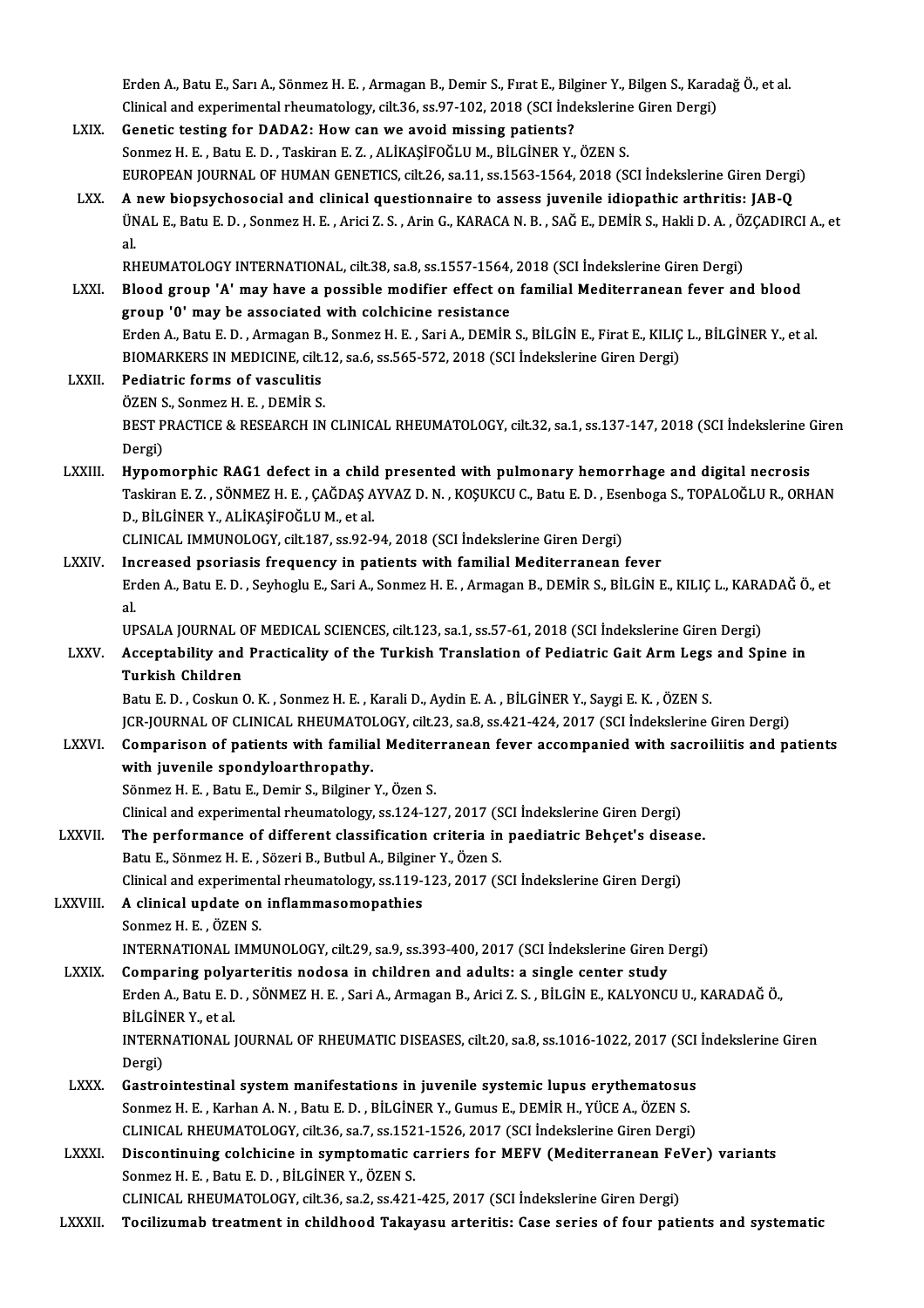reviewof the literature

Batu E.D., Sonmez H.E., HAZIROLAN T., ÖZALTIN F., BİLGİNER Y., ÖZEN S. review of the literature<br>Batu E. D. , Sonmez H. E. , HAZIROLAN T., ÖZALTIN F., BİLGİNER Y., ÖZEN S.<br>SEMINARS IN ARTHRITIS AND RHEUMATISM, cilt.46, sa.4, ss.529-535, 2017 (SCI İndekslerine Giren Dergi)<br>Predisters of methetr Batu E. D. , Sonmez H. E. , HAZIROLAN T., ÖZALTIN F., BİLGİNER Y., ÖZEN S.<br>SEMINARS IN ARTHRITIS AND RHEUMATISM, cilt.46, sa.4, ss.529-535, 2017 (SCI İndekslerine Giren Dergi)<br>LXXXIII. Predictors of methotrexate response i

- SEMINARS IN ARTHRITIS AND I<br>Predictors of methotrexate<br>juvenile idiopathic arthritis<br>Patu E.D. Sonmez H.E. CÜLH Predictors of methotrexate response in Turkish children with oligoz<br>juvenile idiopathic arthritis<br>Batu E. D., Sonmez H. E., GÜLHAN B., Arici Z. S., TOPALOĞLU R., BİLGİNER Y.<br>TURKISH JOURNAL OF REDIATRICS, silt 59, sa.1, sa juvenile idiopathic arthritis<br>Batu E. D. , Sonmez H. E. , GÜLHAN B., Arici Z. S. , TOPALOĞLU R., BİLGİNER Y.<br>TURKISH JOURNAL OF PEDIATRICS, cilt.59, sa.1, ss.6-12, 2017 (SCI İndekslerine Giren Dergi)<br>Current Besearsh in Qu
- Batu E. D. , Sonmez H. E. , GÜLHAN B., Arici Z. S. , TOPALOĞLU R., BİLGİNER Y.<br>TURKISH JOURNAL OF PEDIATRICS, cilt.59, sa.1, ss.6-12, 2017 (SCI İndekslerine Giren Dergi)<br>LXXXIV. Current Research in Outcome Measures for TURKISH JOURNAL OF PEDIATRICS, cilt.59, sa.1, ss.6-12, 2017 (SCI İndeksle<br>Current Research in Outcome Measures for Pediatric Rheumatic a.<br>Demirkaya E., Consolaro A., Sonmez H. E. , Giancane G., Simsek D., Ravelli A.<br>CURREN

CURRENT RHEUMATOLOGY REPORTS, cilt.18, sa.2, 2016 (SCI İndekslerine Giren Dergi)

## Diğer Dergilerde Yayınlanan Makaleler

- Iger Dergilerde Yayınlanan Makaleler<br>I. Multisystemic inflammatory syndrome in children associated with COVID-19: a single center<br>All progriense in Turkey experience in Turkey<br>Experience in Turkey<br>Experience in Turkey experience in Turkey<br>Basar E.Z., SÖNMEZ H. E., ÖNCEL S., YETİMAKMAN A. F., Babaoglu K. experience in Turkey<br>Basar E. Z. , SÖNMEZ H. E. , ÖNCEL S., YETİMAKMAN A. F. , Babaoglu K.<br>TURKISH ARCHIVES OF PEDIATRICS, cilt.56, sa.3, ss.192-200, 2021 (ESCI İndekslerine Giren Dergi)<br>Time te çellebenste: Objectives, de Basar E. Z., SÖNMEZ H. E., ÖNCEL S., YETİMAKMAN A. F., Babaoglu K.<br>TURKISH ARCHIVES OF PEDIATRICS, cilt.56, sa.3, ss.192-200, 2021 (ESCI İndekslerine Giren De<br>II. Time to collaborate: Objectives, design, and methodology of TURKISH ARCHIVES OF PEDIATRICS, cilt.56, sa.3, ss.192-200, 2021 (ESCI İndekslerine Giren Dergi)<br>Time to collaborate: Objectives, design, and methodology of PeRA-Research Group.<br>Sozeri B., Emine Sonmez H. E. , Demir F., Cak Time to collaborate: Objectives, design, and methodology of PeRA-Researc<br>Sozeri B., Emine Sonmez H. E. , Demir F., Cakan M., Ozturk K., Ozdel S., Otar Yener G., (<br>Northern clinics of Istanbul, cilt.8, ss.200-202, 2021 (ESC
- Northern clinics of Istanbul, cilt.8, ss.200-202, 2021 (ESCI Indekslerine Giren Dergi)
- III. Çocuklarda COVID-19'a İkincil Gelişen Multisistemik İnflamatuar Sendrom<br>AKGÜN E. Z., ÖNCEL S., SÖNMEZ H. E. Çocuklarda COVID-19'a İkincil Gelişen Multisistemik İnflamatuar Sendrom<br>AKGÜN E. Z. , ÖNCEL S., SÖNMEZ H. E.<br>Acta Medica Nicomedia, cilt.4, sa.1, ss.29-34, 2021 (Diğer Kurumların Hakemli Dergileri)<br>Sünheli Laberatuyer Test
- IV. Şüpheli Laboratuvar Test Sonuçları ile ID Çocuk Romatoloji Polikliniğine Yönlendirilen Hastaların Acta Medica Nicome<br>Süpheli Laboratuv<br>Değerlendirilmesi<br>KARADAČ S.C. SÖN
	- KARADAĞŞ.G., SÖNMEZH.E., AKTAYAYAZN.

İstanbul Kanuni Sultan Süleyman Tıp Dergisi, cilt.13, sa.1, 2021 (Diğer Kurumların Hakemli Dergileri)

KARADAĞ Ş. G. , SÖNMEZ H. E. , AKTAY AYAZ N.<br>İstanbul Kanuni Sultan Süleyman Tıp Dergisi, cilt.13, sa.1, 2021 (Diğer Kurumların Hakemli Dergileri)<br>V. Juvenil İdiopatik Artrit Hastalarında Çölyak ID Hastalığı ve Çölyak D İstanbul Kanuni Sultan Süleyman Tıp l<br>Juvenil İdiopatik Artrit Hastaların<br>KUTLUK G., SÖNMEZ H. E. , Kaçmaz H.<br>İstanbul Kanuni Sultan Süleyman Tın l Juvenil İdiopatik Artrit Hastalarında Çölyak ID Hastalığı ve Çölyak Dışı Gluten Duyarlılığı<br>KUTLUK G., SÖNMEZ H. E. , Kaçmaz H.<br>İstanbul Kanuni Sultan Süleyman Tıp Dergisi, cilt.13, sa.1, 2021 (Diğer Kurumların Hakemli Der

İstanbul Kanuni Sultan Süleyman Tıp Dergisi, cilt.13, sa.1, 2021 (Diğer Kurumların Hakemli Dergileri)

KUTLUK G., SÖNMEZ H. E. , Kaçmaz H.<br>İstanbul Kanuni Sultan Süleyman Tıp Dergisi, cilt.13, sa.1, 2021 (Diğer Kurumların Hakemli Dergileri)<br>VI. Immünoglobülin A Vasküliti (Henoch-Schönlein Purpura) Tanısı Olan Çocuk Hast Akdeniz Ateşi Sıklığı<br>SÖNMEZ H. E. , BATU AKAL E. D. , BİLGİNER Y.<br>Güncel Pediatri(JCP), cilt.16, sa.1, ss.35-46, 2019 (Diğer Kurumların Hakemli Dergileri)<br>Vesayliticı: Desade in Beview

SÖNMEZH.E., BATU AKAL E.D., BİLGİNER Y.

- VII. Vasculitis: Decade in Review<br>DEMIR S. Sonmez H. E. . ÖZEN S. Güncel Pediatri(JCP), cilt.16, sa.1,<br>Vasculitis: Decade in Review<br>DEMİR S., Sonmez H. E. , ÖZEN S.<br>CUPPENT PHEUMATOLOCY PEV CURRENT RHEUMATOLOGY REVIEWS, cilt.15, sa.1, ss.14-22, 2019 (ESCI İndekslerine Giren Dergi) DEMİR S., Sonmez H. E. , ÖZEN S.<br>CURRENT RHEUMATOLOGY REVIEWS, cilt.15, sa.1, ss.14-22, 2019 (ESCI İndekslerine Giren Dergi)<br>VIII. Çocuklarda Raynaud Fenomeni ve Birincil ve İkincil RaynaudHastalarının Karşılaştırılmas
- CURRENT RHEUMATOLOGY REVIEWS, cilt.15, :<br>Çocuklarda Raynaud Fenomeni ve Birinci<br>BATU AKAL E. D. , SÖNMEZ H. E. , BİLGİNER Y.<br>Turkish Journal of Podiatris Dissass, silt.12, sə Çocuklarda Raynaud Fenomeni ve Birincil ve İkincil RaynaudHastalarının Karşılaştırılması<br>BATU AKAL E. D. , SÖNMEZ H. E. , BİLGİNER Y.<br>Turkish Journal of Pediatric Disease, cilt.12, sa.1, ss.39-43, 2018 (Diğer Kurumların Ha Turkish Journal of Pediatric Disease, cilt.12, sa.1, ss.39-43, 2018 (Diğer Kurumların Hakemli Dergileri)
- BATU AKAL E. D. , SÖNMEZ H. E. , BİLGİNER Y.<br>Turkish Journal of Pediatric Disease, cilt.12, sa.1, ss.39-43, 2018 (Diğer Kurumların Hakemli Dergileri)<br>IX. Validation of the Cutaneous Lupus Erythematosus Disease Area and Sev Validation of the Cutaneous Lupus Erythematosus Disease Area and Severity Index and pSkindex27<br>for use in childhood-onset systemic lupus erythematosus<br>AlE'ed A., Aydin P. O. A. , Al Mutairi N., AlSaleem A., Sonmez H. E. , S. M. , Brunner H.<br>LUPUS SCIENCE & MEDICINE, cilt.5, sa.1, 2018 (ESCI İndekslerine Giren Dergi) AlE'ed A., Aydin P. O. A. , Al Mutairi N., AlSaleem A., Sonmez H. E. , Henrickson M<br>S. M. , Brunner H.<br>LUPUS SCIENCE & MEDICINE, cilt.5, sa.1, 2018 (ESCI İndekslerine Giren Dergi)<br>Cosuk Bomatoloji Bolikliniğine Anti Nükleo

S. M. , Brunner H.<br>LUPUS SCIENCE & MEDICINE, cilt.5, sa.1, 2018 (ESCI İndekslerine Giren Dergi)<br>X. Çocuk Romatoloji Polikliniğine Anti-Nükleer Antikor (ANA)Pozitifliği ile Yönlendirilen Hastaların<br>Özellikleri LUPUS SCIE<br>Çocuk Ron<br>Özellikleri<br>PATU AKAL Çocuk Romatoloji Polikliniğine Anti-Nükle<br>Özellikleri<br>BATU AKAL E.D., SÖNMEZ H.E., BİLGİNER Y.<br>Turkish Journal of Podistris Dissass, silt 12, sə **Özellikleri**<br>BATU AKAL E. D. , SÖNMEZ H. E. , BİLGİNER Y.<br>Turkish Journal of Pediatric Disease, cilt.13, sa.1, ss.13-18, 2018 (Diğer Kurumların Hakemli Dergileri)

XI. Romatolojik Hastalıklarda Diş Sağlığı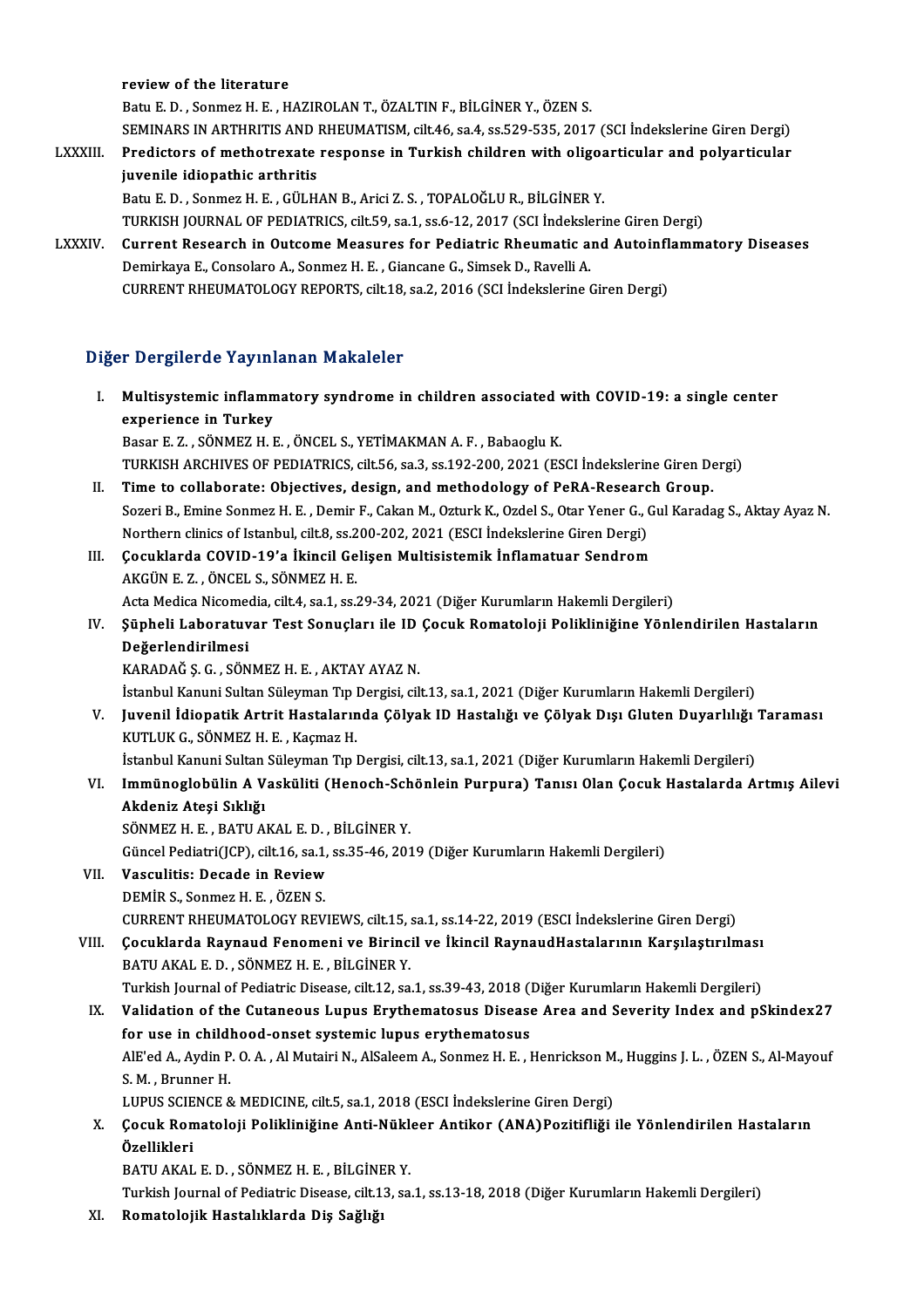SÖNMEZH.E. DÜZOVAA.

SÖNMEZ H. E. , DÜZOVA A.<br>Turkiye Klinikleri Pediatric Dentistry, cilt.2, sa.2, ss.82-89, 2016 (Diğer Kurumların Hakemli Dergileri)<br>Femilial Mediterranean favoru surrant perspectives

SÖNMEZ H. E. , DÜZOVA A.<br>Turkiye Klinikleri Pediatric Dentistry, cilt.2, sa.2, ss.82-89, 2<br>XII. Familial Mediterranean fever: current perspectives<br>Sonmaz H. F. Botu E. D. ÖZEN S. Turkiye Klinikleri Pediatric Dentis<br>Familial Mediterranean fever:<br>Sonmez H. E. , Batu E. D. , ÖZEN S.<br>JOUPMAL OF INELAMMATION PE XII. Familial Mediterranean fever: current perspectives<br>Sonmez H. E. , Batu E. D. , ÖZEN S.<br>JOURNAL OF INFLAMMATION RESEARCH, cilt.9, ss.13-20, 2016 (ESCI İndekslerine Giren Dergi)

### Kitap & Kitap Bölümleri

Itap & Kitap Bölümleri<br>I. AKİNETİK MUTİZM, ANEMİ VE LÖKOPENİ BULGULARI OLAN, BEYİN OMURİLİK SIVISINDA COVİD-19<br>ANTİKOPU SAPTANAN PİP AKUT LENEOPLASTİK LÖSEMİ OLGUSU P & INGP BUNAMINIT<br>AKİNETİK MUTİZM, ANEMİ VE LÖKOPENİ BULGULARI OLAN, BEYİN<br>ANTİKORU SAPTANAN BİR AKUT LENFOBLASTİK LÖSEMİ OLGUSU<br>SARRER N. AYLAN CELEN S. SÖNMEZ H. F. KARA R ANTİKORU SAPTANAN BİR AKUT LENFOBLASTİK LÖSEMİ OLGUSU<br>SARPER N., AYLAN GELEN S., SÖNMEZ H. E. , KARA B. ANTİKORU SAPTANAN BİR AKUT LENFOBLASTİK LÖSEMİ OLGUSU<br>SARPER N., AYLAN GELEN S., SÖNMEZ H. E. , KARA B.<br>ÇOCUK HEMATOLOJİDE OLGULARLA LÖSEMİLER, ÖZBEK NAMIK YAŞAR, GÜNEŞ ADALET MERAL, ÖREN HALE,<br>YARALI HÜSNİVE NESE, Editör, SARPER N., AYLAN GELEN S., SÖNMEZ H. E. , KARA B.<br>ÇOCUK HEMATOLOJİDE OLGULARLA LÖSEMİLER, ÖZBEK NAMIK YAŞAR, GÜNEŞ<br>YARALI HÜSNİYE NEŞE, Editör, GALENOS YAYINEVİ, İstanbul, ss.115-117, 2021<br>Akinetik Mutium, Anemi ve Lekenen II. Akinetik Mutizm, Anemi ve Lokopeni Bulguları Olan, Beyin Omurilik Sıvısında COVID 19 Antikoru<br>Saptanan bir Akut Lenfoblastik Lösemi Olgusu YARALI HÜSNİYE NEŞE, Editör, GALENOS YAYINEVİ, İstanbul, ss 115-117, 2021 SARPER N., AYLAN GELEN S., SÖNMEZ H. E., KARA B. Saptanan bir Akut Lenfoblastik Lösemi Olgusu<br>SARPER N., AYLAN GELEN S., SÖNMEZ H. E. , KARA B.<br>ÇOCUK HEMATOLOJİDE OLGULARLA AKUT LÖSEMİLER, Namık Yaşar Özbek, Adalet Meral Güneş, Hale Ören,<br>Hügnive Nese Yaralı Editön Colon SARPER N., AYLAN GELEN S., SÖNMEZ H. E. , KARA B.<br>ÇOCUK HEMATOLOJİDE OLGULARLA AKUT LÖSEMİLER, Namık Y<br>Hüsniye Neşe Yaralı, Editör, Galenos, İstanbul, ss.114-115, 2021<br>Systamia Vasaylitis in Adelessenseend Young Adultheed COCUK HEMATOLOJIDE OLGULARLA AKUT LÖSEMILER, Namik Y<br>Hüsniye Neşe Yaralı, Editör, Galenos, İstanbul, ss.114-115, 2021<br>III. Systemic Vasculitis in Adolescenceand Young Adulthood<br>SÖNMEZ H. E., PİLCİNER Y. ÖZEN S Hüsniye Neşe Yaralı, Editör, Galenos, İstanbul, ss.114-115, 2021<br>III. Systemic Vasculitis in Adolescenceand Young Adulthood<br>SÖNMEZ H. E., BİLGİNER Y., ÖZEN S. Systemic Vasculitis in Adolescenceand Young Adulthood<br>SÖNMEZ H. E. , BİLGİNER Y., ÖZEN S.<br>Adolescent and Young Adult Rheumatology In Clinical Practice, McDonagh Janet E., Tattersall Rachel S., Editör, SÖNMEZ H. E. , BİLGİNER Y., ÖZEN S.<br>Adolescent and Young Adult Rheumatology In C<br>Springer Nature Switzerland, ss.131-145, 2019<br>Lyme Hastalığı IV. Lyme Hastalığı Springer Nature Switzerland, ss.131-145, 2019 Lyme Hastalığı<br>SÖNMEZ H. E. , BİLGİNER Y.<br>Çocuk Romatoloji Kitabı, , Editör, Güneş Tıp Kitapevleri, ss.331-339, 2018<br>Sistemik Lunus Eritamatorus Etiyonatogenen, Klinik, Tenı V. Sistemik Lupus Eritematozus Etiyopatogenez, Klinik, Tanı Çocuk Romatoloji Kitabı, , Editör, Güneş Tıp Ki<br>Sistemik Lupus Eritematozus Etiyopatog<br>SÖNMEZ H. E. , BİLGİNER Y., BATU AKAL E. D.<br>Cesuk Bematoloji Kitabı, Beyrareğlu M. Hakar Sistemik Lupus Eritematozus Etiyopatogenez, Klinik, Tanı<br>SÖNMEZ H. E. , BİLGİNER Y., BATU AKAL E. D.<br>Çocuk Romatoloji Kitabı, Poyrazoğlu M. Hakan, Sözeri Betül, Editör, Güneş Tıp Kitapevleri, ss.119-135, 2018<br>Sarkaidar VI. Sarkoidoz Çocuk Romatoloji Kitabı, Poyra:<br><mark>Sarkoidoz</mark><br>SÖNMEZ H. E. , AKTAY AYAZ N.<br><sup>Yundokök Bodistri, Murat Yund</sup> Sarkoidoz<br>SÖNMEZ H. E. , AKTAY AYAZ N.<br>Yurdakök Pediatri, Murat Yurdakök, Editör, Güneş Tıp Kitapevi, ss.2407-2409, 2017<br>Beheet Hastalığı VII. Behçet Hastalığı<br>SÖNMEZ H. E. ÖZEN S. Yurdakök Pediatri, Mur<br><mark>Behçet Hastalığı</mark><br>SÖNMEZ H. E. , ÖZEN S.<br><sup>Yundokök Pediatri, Mur</sup> Yurdokök Pediatri, Murat Yurdakök, Editör, Güneş Tıp Kitapevi, ss.2401-2404, 2017 rurdokok Pediatri, Murat Furdakok, Editor, Guneş Tıp Kitapevi, ss.2401-2404, 2017<br>Hakemli Kongre / Sempozyum Bildiri Kitaplarında Yer Alan Yayınlar

akemli Kongre / Sempozyum Bil<mark>.</mark><br>I. Sistematik Jüvenil İdiopatik Artrit<br>SÖNMEZ U E I. Sistematik Jüvenil İdiopatik Artrit<br>SÖNMEZH.E. Jüvenil İdiopatik Artrit Sempozyumu, Türkiye, 29 Haziran 2019 SÖNMEZ H. E.<br>Jüvenil İdiopatik Artrit Sempozyumu, Türkiye, 29 Haziran 2019<br>II. Şüpheli Laboratuvar Sonuçları ile Çocuk Romatoloji Polikliniğine Yönlendirilen Hastaların<br>Değerlendirilmes Jüvenil İdiopatik Art<br>Şüpheli Laboratuv<br>Değerlendirilmes<br>SÖNME7 H E - KAP Şüpheli Laboratuvar Sonuçları ile Çocuk Romatoloji P<br>Değerlendirilmes<br>SÖNMEZ H. E. , KARADAĞ Ş. G. , TANATAR A., AKTAY AYAZ N.<br>Bomatolojide Hoder 2010 Somnownumu, Türkiye 17, -20 Niss

De<mark>ğerlendirilmes</mark><br>SÖNMEZ H. E. , KARADAĞ Ş. G. , TANATAR A., AKTAY AYAZ N.<br>Romatolojide Heder 2019 Sempozyumu, Türkiye, 17 - 20 Nisan 2019, cilt.11, ss.55<br>Teknarlavan, Atas Sandramlaru, Gasuk Bamatalaji, Bratižinda NaKada

- SÖNMEZ H. E. , KARADAĞ Ş. G. , TANATAR A., AKTAY AYAZ N.<br>Romatolojide Heder 2019 Sempozyumu, Türkiye, 17 20 Nisan 2019, cilt.11, ss.55<br>III. Tekrarlayan Ateş Sendromları: Çocuk Romatoloji Pratiğinde NeKadar Yer Alıyor Romatolojide Heder 2019 Sempozyumu, Türkiye, 17 - 20 Nisa<br>Tekrarlayan Ateş Sendromları: Çocuk Romatoloji Prat<br>KARADAĞ Ş. G. , TANATAR A., SÖNMEZ H. E. , AKTAY AYAZ N.<br>EE. Türk Pediatri Kongresi, Türkiye, 29 Nisan , 92 Mayı Tekrarlayan Ateş Sendromları: Çocuk Romatoloji Pratiğinde NeKada<br>KARADAĞ Ş. G. , TANATAR A., SÖNMEZ H. E. , AKTAY AYAZ N.<br>55. Türk Pediatri Kongresi, Türkiye, 28 Nisan - 02 Mayıs 2019, cilt.54, ss.253<br>Akut Dönemde Mivelsar
- KARADAĞ Ş. G. , TANATAR A., SÖNMEZ H. E. , AKTAY AYAZ N.<br>55. Türk Pediatri Kongresi, Türkiye, 28 Nisan 02 Mayıs 2019, cilt.54, ss.253<br>IV. Akut Dönemde Miyokardit Gelişen, Preseptal Selülit ve Kızıl ile Karşan Kawasak 55. Türk Pediatri Kongresi, Türkiye, 28 Nisan - 02 Mayıs 2019<br><mark>Akut Dönemde Miyokardit Gelişen, Preseptal Selülit v</mark><br>KARADAĞ Ş. G. , TANATAR A., SÖNMEZ H. E. , AKTAY AYAZ N.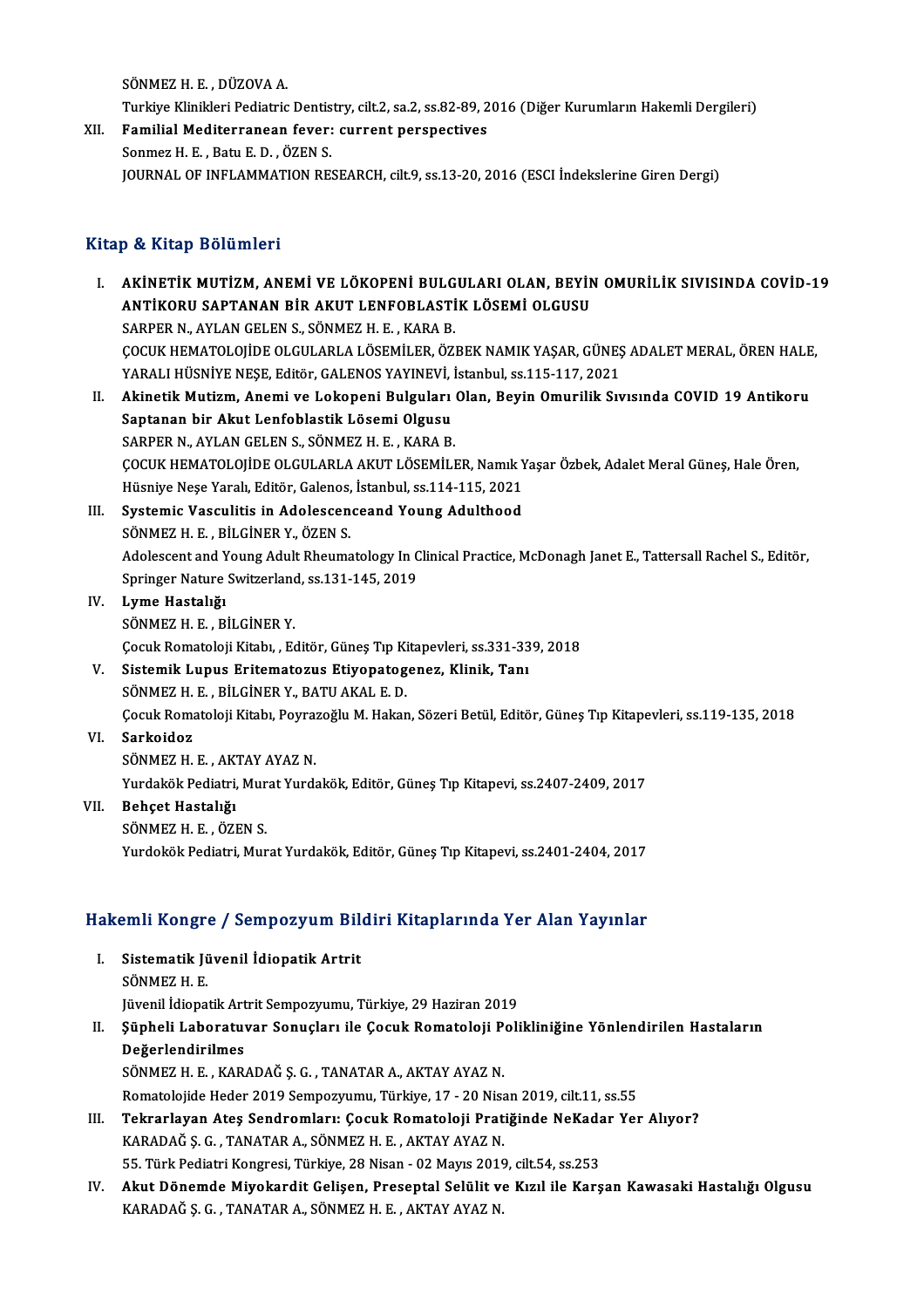55. Türk Pediatri Kongresi, Türkiye, 28 Nisan - 02 Mayıs 2019, cilt.54, ss.252

- 55. Türk Pediatri Kongresi, Türkiye, 28 Nisan 02 Mayıs 2019, cilt.54, ss.252<br>V. Kas-Iskelet Sistemi Şikayeti ile Çocuk Romatoloji PolikliniğineYönlendirilen Hastaların Tanıları<br>KARADAĞ S. G. "TANATAR A. SÖNMEZ H. E. 55. Türk Pediatri Kongresi, Türkiye, 28 Nisan - 02 Mayıs 2019<br>Kas-Iskelet Sistemi Şikayeti ile Çocuk Romatoloji Polik<br>KARADAĞ Ş. G. , TANATAR A., SÖNMEZ H. E. , AKTAY AYAZ N.<br>EE. Türk Pediatri Kongresi, Türkiye, 28 Nisan -Kas-Iskelet Sistemi Şikayeti ile Çocuk Romatoloji PolikliniğineYönler<br>KARADAĞ Ş. G. , TANATAR A., SÖNMEZ H. E. , AKTAY AYAZ N.<br>55. Türk Pediatri Kongresi, Türkiye, 28 Nisan - 02 Mayıs 2019, cilt.54, ss.103<br>Cosuklarda Hanas KARADAĞ Ş. G. , TANATAR A., SÖNMEZ H. E. , AKTAY AYAZ N.<br>55. Türk Pediatri Kongresi, Türkiye, 28 Nisan - 02 Mayıs 2019, cilt.54, ss.103<br>VI. Çocuklarda Henoch-Schönlein Purpurası: Prospektif Tek Merkezli Çalışma<br>KARADAĞ
- 55. Türk Pediatri Kongresi, Türkiye, 28 Nisan 02 Mayıs 2019, cilt.54, ss.103<br>Çocuklarda Henoch-Schönlein Purpurası: Prospektif Tek Merkezli Ç<br>KARADAĞ Ş. G. , TANATAR A., SÖNMEZ H. E. , AKTAY AYAZ N. Gocuklarda Henoch-Schönlein Purpurası: Prospektif Tek Merkezli Ç.<br>KARADAĞ Ş. G. , TANATAR A., SÖNMEZ H. E. , AKTAY AYAZ N.<br>55. Türk Pediatri Kongresi, Türkiye, 28 Nisan - 02 Mayıs 2019, cilt.54, ss.254<br>Ailovi Akdoniz Atosi 55. Türk Pediatri Kongresi, Türkiye, 28 Nisan - 02 Mayıs 2019, cilt.54, ss.254
- VII. Ailevi Akdeniz Ateşi Tanısı ile TakipliHastalarda İlaç Uyumunun Hastalık Maliyetine Etkisi<br>SÖNMEZ H. E. Ailevi Akdeniz Ateşi Tanısı ile TakipliHastalarda İlaç Uyumunun Hastalık Ma<br>SÖNMEZ H. E.<br>International Hippocrates Congress onMedical and Health Sciences, 1 - 03 Mart 2019<br>UA'U COCUKLARIN RİVORSİKOSOSYAL DURUMLARININ İNCEL

- VIII. JIA'LI ÇOCUKLARIN BİYOPSİKOSOSYAL DURUMLARININ İNCELENMESİ<br>ÜNAL E. BATU AKAL E. D. , SÖNMEZ H. E. , ARICI Z. S. , KISACIK P., ARIN G., NUR B. International Hippocrates Congress onMedical and Health Sciences, 1 - 03 Mart 20<br>**JIA'LI ÇOCUKLARIN BİYOPSİKOSOSYAL DURUMLARININ İNCELENMESİ**<br>ÜNAL E., BATU AKAL E. D. , SÖNMEZ H. E. , ARICI Z. S. , KISACIK P., ARIN G., NUR JIA'LI ÇOCUKLARIN BİYOPSİKOSOSYAL DURUMLARININ İNCELENMESİ<br>ÜNAL E., BATU AKAL E. D. , SÖNMEZ H. E. , ARICI Z. S. , KISACIK P., ARIN G., NUR B.<br>4. ULUSAL ROMATOLOJİKREHABİLİTASYON KONGRESİ, Türkiye, 29 - 30 Kasım 2018, cilt
	- IX. SKLERODERMA'DA HASTALIK YÖNETİMİ<br>SÖNMEZ H. E. 4. ULUSAL RO<br>SKLERODER.<br>SÖNMEZ H. E.<br>4. ULUSAL RO SKLERODERMA'DA HASTALIK YÖNETİMİ<br>SÖNMEZ H. E.<br>4. ULUSAL ROMATOLOJİKREHABİLİTASYON KONGRESİ, Türkiye, 29 - 30 Kasım 2018<br>TÜRK VE İNCİLİZ JÜVENLI, İDİYORATİK ARTRİT TANILI COÇUKLARIN KARSI SÖNMEZ H. E.<br>4. ULUSAL ROMATOLOJİKREHABİLİTASYON KONGRESİ, Türkiye, 29 - 30 Kasım 2018<br>X. TÜRK VE İNGİLİZ JÜVENİL İDİYOPATİK ARTRİT TANILI ÇOCUKLARIN KARŞILAŞTIRILMASI: PİLOT<br>CALISMA
	- 4. ULUSAL<br>TÜRK VE<br>ÇALIŞMA<br>ARIN G. M TÜRK VE İNGİLİZ JÜVENİL İDİYO<br>ÇALIŞMA<br>ARIN G., MAİLLARD S., SÖNMEZ H. E.<br>4. III USAL POMATOLOUZ PEHAPILİ'I ÇALIŞMA<br>ARIN G., MAİLLARD S., SÖNMEZ H. E.<br>4. ULUSAL ROMATOLOJİK REHABİLİTASYON KONGRESİ, Türkiye, 29 - 30 Kasım 2018

#### Desteklenen Projeler

AKGÜNE.Z. ,ÖNCEL S.,KARADENİZLİA.,BABAOĞLUA.,GÜNGÖRH.S. ,UZUNERH.,SÖNMEZH.E. ,Yükseköğretim B OSCENCHON I I TOJELEI<br>AKGÜN E. Z. , ÖNCEL S., KARADENİZLİ A., BABAOĞLU A., GÜNGÖR H. S. , UZUNER H., SÖNMEZ H. E. , Yükseköğretim<br>Kurumları Destekli Proje, Çocuklarda SarsCov2 ilişkili multisistem inflamatuar sendrom ety AKGÜN E. Z. , ÖNCEL S., KARADENİZLİ A., BABAOĞLU A., GÜNGÖR H. S. , UZUNER H<br>Kurumları Destekli Proje, Çocuklarda SarsCov2 ilişkili multisistem inflamatuar send<br>İnterferon gammainduced protein 10nun rolünün değerlendirilme Interferon gammainduced protein 10nun rolünün değerlendirilmesi, 2021 - 2022<br>Bilimsel Dergilerdeki Faaliyetler

FRONTIERS IN PEDIATRICS, Özel Sayı Editörü, 2021 - Devam Ediyor

#### Bilimsel Hakemlikler

Rheumatology International, SCI Kapsamındaki Dergi, Haziran 2021 BAANDUA AMANDANANDA<br>Rheumatology International, SCI Kapsamındaki Dergi, Haziran 2021<br>RHEUMATOLOGY INTERNATIONAL, SCI Kapsamındaki Dergi, Haziran 2021<br>RHEUMATOLOGY INTERNATIONAL, SCI Kapsamındaki Dergi, Mayıc 2021 Rheumatology International, SCI Kapsamındaki Dergi, Haziran 2021<br>RHEUMATOLOGY INTERNATIONAL, SCI Kapsamındaki Dergi, Haziran 202<br>RHEUMATOLOGY INTERNATIONAL, SCI Kapsamındaki Dergi, Mayıs 2021<br>RHEUMATOLOGY INTERNATIONAL, SC RHEUMATOLOGY INTERNATIONAL, SCI Kapsamındaki Dergi, Haziran 202<br>RHEUMATOLOGY INTERNATIONAL, SCI Kapsamındaki Dergi, Mayıs 2021<br>RHEUMATOLOGY INTERNATIONAL, SCI Kapsamındaki Dergi, Mayıs 2021<br>ERONTIERS IN REDIATRICS, SCI Kap RHEUMATOLOGY INTERNATIONAL, SCI Kapsamındaki Dergi, Mayıs 2021<br>RHEUMATOLOGY INTERNATIONAL, SCI Kapsamındaki Dergi, Mayıs 2021<br>FRONTIERS IN PEDIATRICS, SCI Kapsamındaki Dergi, Nisan 2021<br>RHEUMATOLOGY INTERNATIONAL, SCI Kaps RHEUMATOLOGY INTERNATIONAL, SCI Kapsamındaki Dergi, Mayıs 2021 FRONTIERS IN PEDIATRICS, SCI Kapsamındaki Dergi, Nisan 2021<br>RHEUMATOLOGY INTERNATIONAL, SCI Kapsamındaki Dergi, Şubat 2021<br>JCR-JOURNAL OF CLINICAL RHEUMATOLOGY, SCI Kapsamındaki Dergi, Kasım 2020<br>KOCAELİ TIP DERÇİSİ, Hakam KOCAELİ TIP DERGİSİ, Hakemli Bilimsel Dergi, Kasım 2020 JCR-JOURNAL OF CLINICAL RHEUMATOLOGY, SCI Kapsamındaki Dergi, Kasım 2020<br>KOCAELİ TIP DERGİSİ, Hakemli Bilimsel Dergi, Kasım 2020<br>JCR-JOURNAL OF CLINICAL RHEUMATOLOGY, SCI Kapsamındaki Dergi, Ağustos 2020<br>RHEUMATOLOGY INTER JCR-JOURNAL OF CLINICAL RHEUMATOLOGY, SCI Kapsamındaki Dergi, Ağustos 2020<br>RHEUMATOLOGY INTERNATIONAL, SCI Kapsamındaki Dergi, Temmuz 2020 JCR-JOURNAL OF CLINICAL RHEUMATOLOGY, SCI Kapsamındaki Dergi, Ağus<br>RHEUMATOLOGY INTERNATIONAL, SCI Kapsamındaki Dergi, Temmuz 2020<br>RHEUMATOLOGY INTERNATIONAL, SCI Kapsamındaki Dergi, Temmuz 2020<br>RHEUMATOLOGY INTERNATIONAL, RHEUMATOLOGY INTERNATIONAL, SCI Kapsamındaki Dergi, Temmuz 2020<br>RHEUMATOLOGY INTERNATIONAL, SCI Kapsamındaki Dergi, Temmuz 2020<br>RHEUMATOLOGY INTERNATIONAL, SCI Kapsamındaki Dergi, Temmuz 2020<br>Annals of Modisal Besearsh, Ha RHEUMATOLOGY INTERNATIONAL, SCI Kapsamındaki Dergi, Te<br>RHEUMATOLOGY INTERNATIONAL, SCI Kapsamındaki Dergi, Te<br>Annals of Medical Research, Hakemli Bilimsel Dergi, Nisan 2020